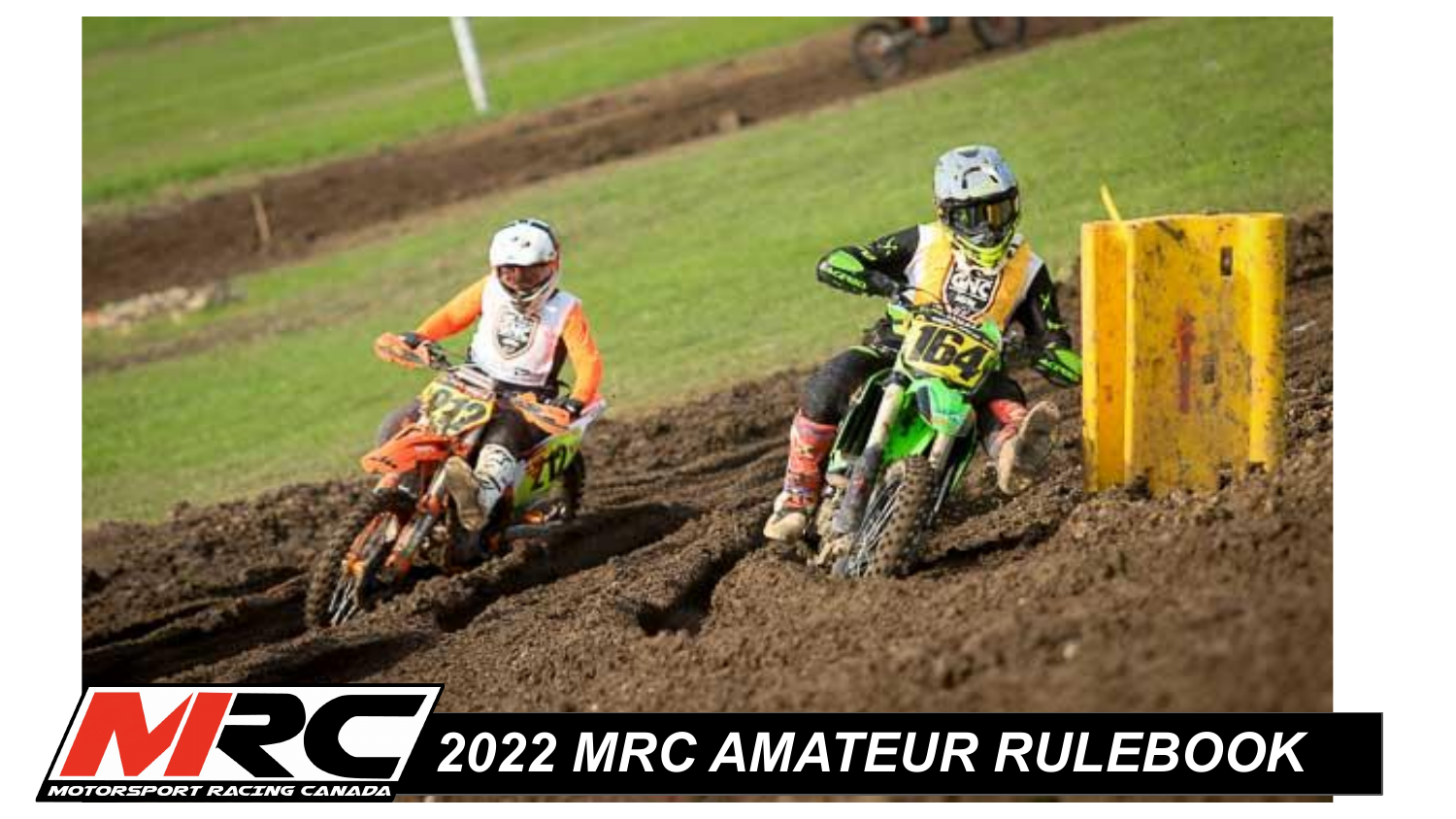|           | <b>Chapter 1: Riders And Eligibility</b>                |  |
|-----------|---------------------------------------------------------|--|
| $A_{1}$   |                                                         |  |
| <b>B.</b> |                                                         |  |
| C.        |                                                         |  |
| D.        |                                                         |  |
|           | <b>Chapter 2: Events</b>                                |  |
| A.        |                                                         |  |
| <b>B.</b> |                                                         |  |
| C.        |                                                         |  |
| D.        |                                                         |  |
| Ε.        |                                                         |  |
| E.        |                                                         |  |
| G.        |                                                         |  |
| Η.        |                                                         |  |
|           | <b>Chapter 3: Equipment</b>                             |  |
| A.        |                                                         |  |
| Β.        |                                                         |  |
| C.        |                                                         |  |
|           | <b>Chapter 4: Officials Duties and Responsibilities</b> |  |
| $A_{1}$   |                                                         |  |
|           | <b>Chapter 5: General Offences and Penalties</b>        |  |
| A.        |                                                         |  |
| <b>B.</b> |                                                         |  |
|           | <b>Chapter 6: Protests &amp; Appeals</b>                |  |
| A.        |                                                         |  |
| <b>B.</b> |                                                         |  |
|           |                                                         |  |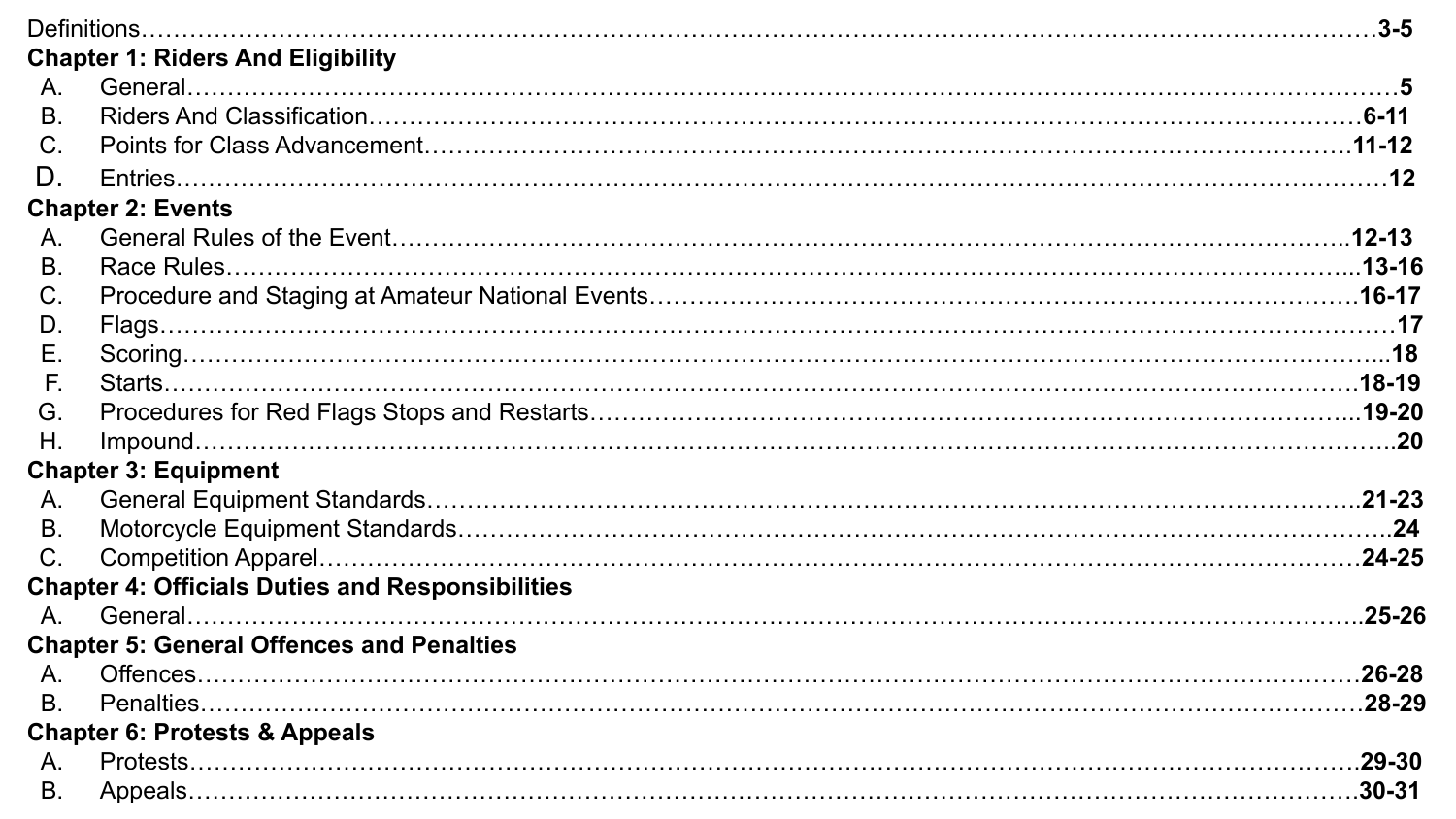# **DEFINITIONS**

- 1. "MRC" Motorsport Racing Canada
- 2. "Aftermarket" Produced by manufacturer or fabricator other than original equipment manufacturer.
- 3. "CC" Cubic centimeters.
- 4. "Consolation" or "Semi Final" A final qualifying race for those riders who did not qualify from their heat race.
- 5. "Displacement" The space covered or volume swept out by the piston at each stroke.
- 6. "Disqualification" Unless otherwise defined will mean the forfeiture of all awards, prizes and points earned in all events during that day's meet.
- 7. "DOT" Department of Transportation
- 8. "Double Jump" A double jump is any jump with a defined take off and landing with a minimum of eight feet between those points, and over three feet in height with a blind landing. A rider is classified as clearing a double jump if he/she lands anywhere past the defined landing and exceeds a distance that is considered reasonable, which is one bike length or eight feet past the take off.
- 9. "Event" Any one of the races in a meet.
- 10. "Heat Race" A qualifying race that determines which riders advance to the final event.
- 11. "Manufacturer" The original manufacturer of the motorcycle in question and not the distributor.
- 12. "Meet" A meeting at which one or more events are held.
- 13. "Model" A reference to a particular year and name assigned by manufacturers to certain motorcycles.
- 14. "Moto" A race in a Motocross meet.
- 15. "Motorcycle" A motorized, two wheeled, competition vehicle to be identified by its engine, frame number, frame tag or other frame marking.
- 16. "OEM" Original Equipment Manufacturer.
- 17. "Official" (with reference to race results) A listing of the final finishing order of an event issued by scoring after the 30 minute protest period has expired. The issuing of official results does not exempt riders, who competed in the event, from penalties for rules violations determined by MRC investigations following the protest period.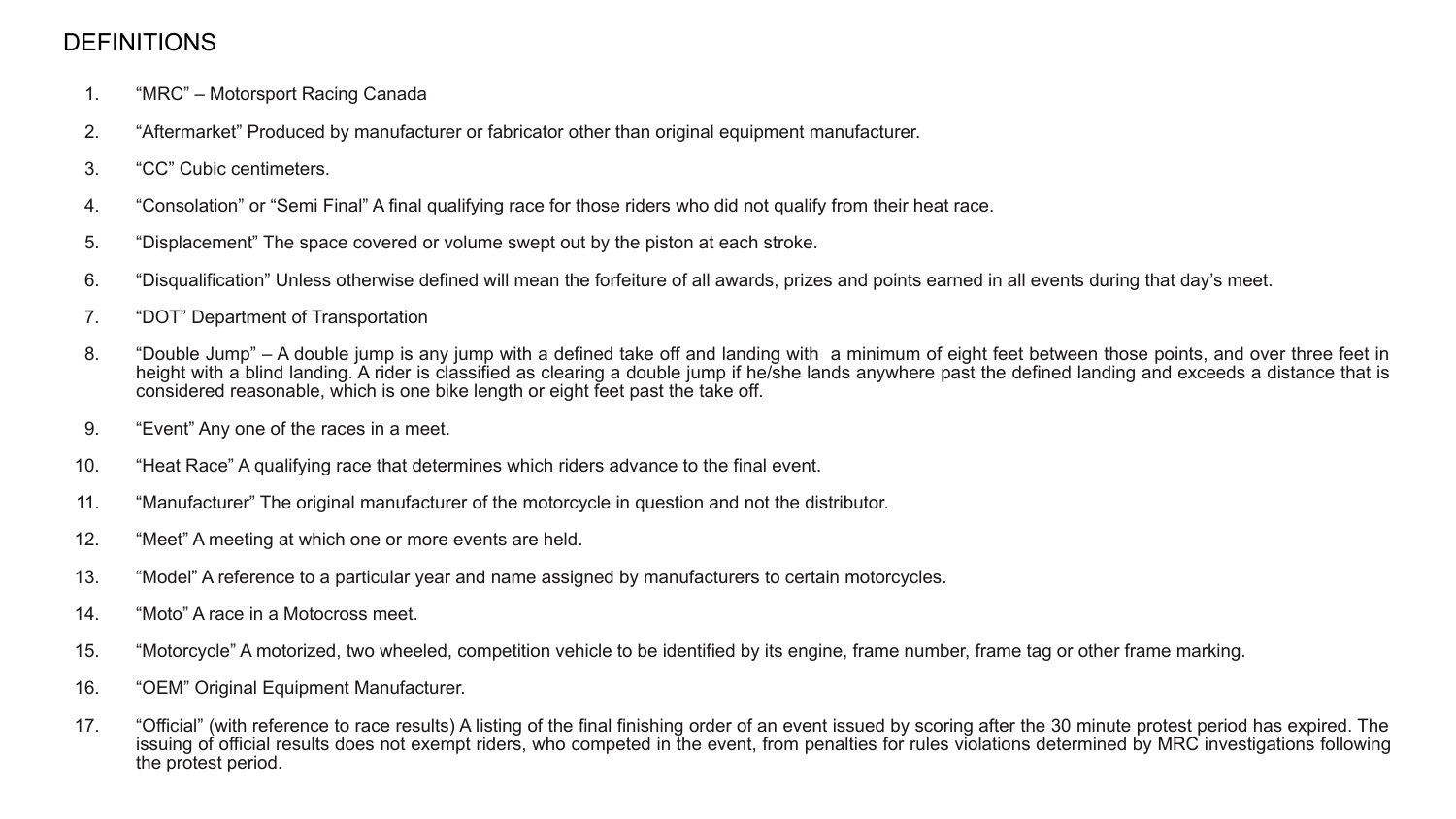- 18. "Paddocks" Designated area primarily used for maintenance of event entered competition motorcycles. They may also include the parking area for motorcycle transport
- 19. "Participant" Every club, association, company, promoter, rider and all other persons participating or in any way connected with a MRC race meet.
- 20. "Pit Crew" or "Crew" Mechanic and/or assistants.
- 21. "Pits" Designated area directly adjacent to race track that may include staging and signal zones. Access is limited to mechanics or officials with appropriate track pass credentials.
- 22. "Program" The predetermined outline of events that make up a meet.
- 23. "Provisional" (with reference to race results) An initial listing of the finishing order of an event issued by scoring immediately following the race finish. The posting of provisional results begins the 30 minute protest period.
- 24. "Provisional Qualifying Position" For Pro Nationals, the current top 10 of the series (or for the first round of the series, the top 10 from the previous year's final standings) are permitted to start on the back row if they fail to qualify. The provision can only be exercised once throughout the series.
- 25. "Production" Any bike that is produced by a MRC recognized OEM.
- 26. "Qualify" To advance to a final event by timed qualifying or heat race finish position.
- 27. "Qualifying Heat Race" A preliminary race that may be used for elimination or to determine heat race starting positions.
- 28. "Race" Competition in which five or more riders competes against each other.
- 29. "Race Track" These will include the actual racing surface and runoff areas, the pit road and grid, a test track when provided and any other area where the riding of competition motorcycles is permitted.
- 30. "Rider" Any person who competes on track in a meet.
- 31. "Suspension" (with reference to penalties) The loss of all rights to compete as a rider or member of a pit crew for the stated period.
- 32. "Technical Inspector" The technician who inspects all motorcycles and equipment of riders participating in a meet.
- 33. "Timed Qualifier" A race against time by an individual rider. Laps are electronically timed for each rider and compared to determine qualifying order.
- 34. "MOTOCROSS" A motocross event is conducted on a closed flat course and must be a minimum of 1/2 mile in length with a maximum of 2 miles in length. The course should be irregular so that both right and left hand turns have to be negotiated. It is advisable to include hills, jumps and other terrain that necessitates gear changing. Natural terrain should be used wherever possible. Tracks should try to maintain a 40 foot width but at no time should they be narrower than 16 feet.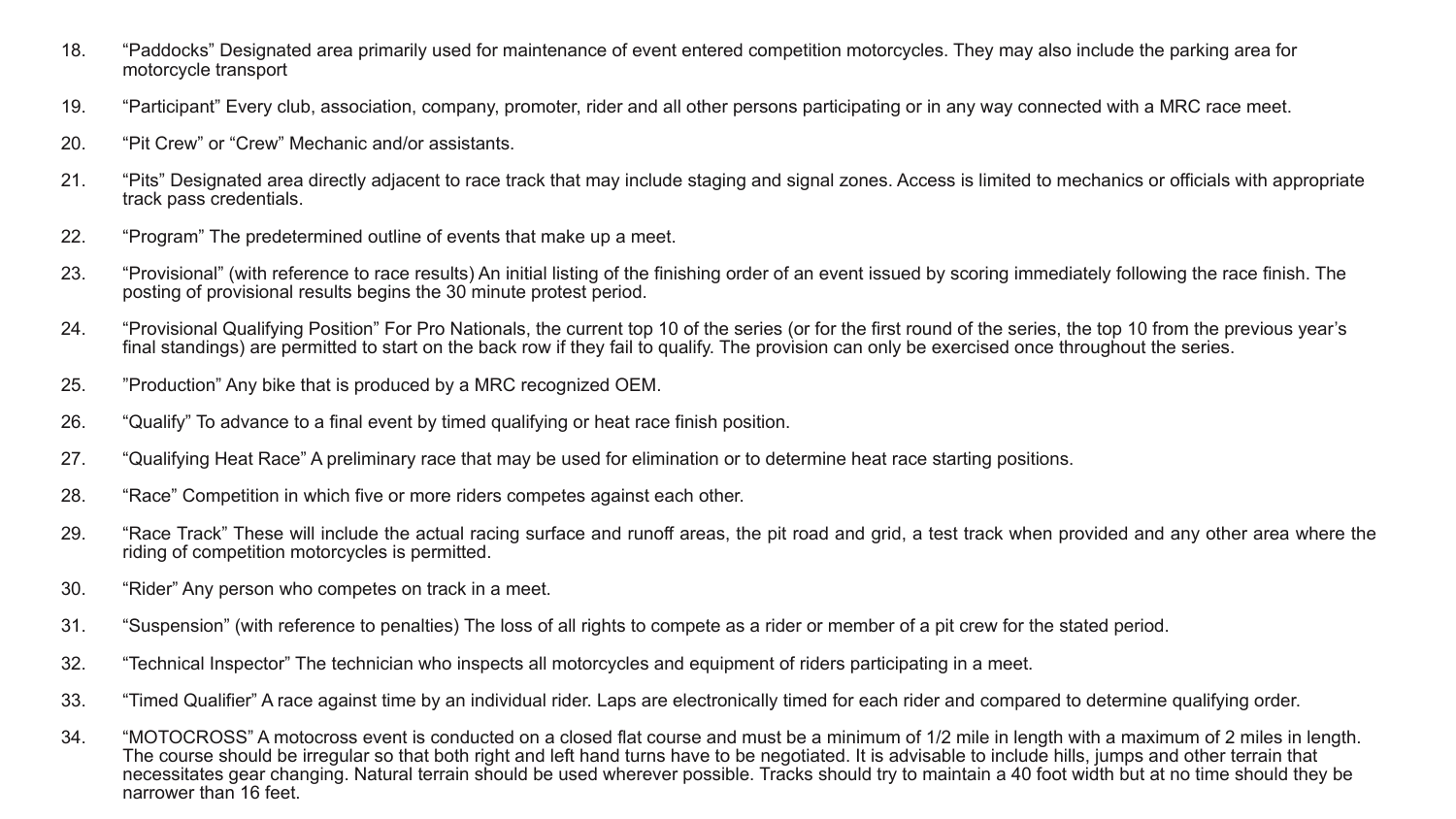35. "SUPERCROSS" A Supercross is conducted within a stadium type facility on a specially constructed flat race track. The race track generally should be 20 feet in width at its narrowest point except where narrower sections are a benefit to traffic flow, such as dual line turns, etc.

36. "ARENACROSS" An Arenacross is conducted within an arena type facility on a specially constructed flat race track.

- 37. "Pass" Gaining an actual position on the score sheet. Going past a lapper is not considered a pass.
- 38. "Finish" Is the first bike to touch the finish line receiving the checkered flag. Bike does not have to fully cross. The finish line is signified by a transponder loop.

# **CHAPTER 1 RIDERS AND ELIGIBILITY**

*Special Note: MRC Racing. Does not test the skill of individual participants in MRC sanctioned amateur events, nor do they license amateur competitors or judge rider competence. Participants are solely responsible for their safety.*

#### *A. General*

- **1.** All riders in MRC sanctioned competition are required to be members of the MRC and their respective recognized regional organization (if required). If a membership in a rider's home region is not required, a rider competing outside his home region shall not be required to purchase another region's membership card unless he desires to have his points kept and be eligible for year-end awards in that region. A proper legal release must accompany each amateur or professional application. In all off-road events, a rider must be 14 years or older to ride motorcycles above 251cc. The age of the rider is determined as of the date of the event. Riders found competing without a current MRC license or without paying the applicable entry fees will be fined \$150.00
- **2.** Rider classification is determined by the region, or by the event's referee in non sanctioned regions.
- **3.** No rider under the age of 18 may compete without the notarized consent of his parents or legal guardian. The promoter or club must retain these notarized consents. A parent, legal guardian or authorized adult must remain present while the MRC member he is responsible for is participating.
- **4.** All race personnel, race organizers, promoters, officials, riders, mechanics, and anyone associated with riders and photographers must not consume or be under the influence of intoxicants or drugs that could affect their normal mental or physical ability. Besides affecting the safety of the event, any such use is inconsistent with the concept of good sportsmanship and is harmful to the sport of motorcycling. If any event participant or personnel are at any point while on the premise for a meet intoxicated, they may be excluded from the event and will be immediately suspended. If the night prior to the event you are under the influence to the point it will affect your judgment during the event, you may be excluded.
- **5.** All riders and other race personnel must assess for themselves the track, facilities, existing conditions and other matters relating to safety. MRC cannot and does not undertake to supervise any competition. All riders and race personnel must rely on their own judgment and assume all risks of participating in competition in any manner.
- **6.** Any license holder subject to disciplinary action by MRC shall be ineligible to participate in MRC sanctioned competition.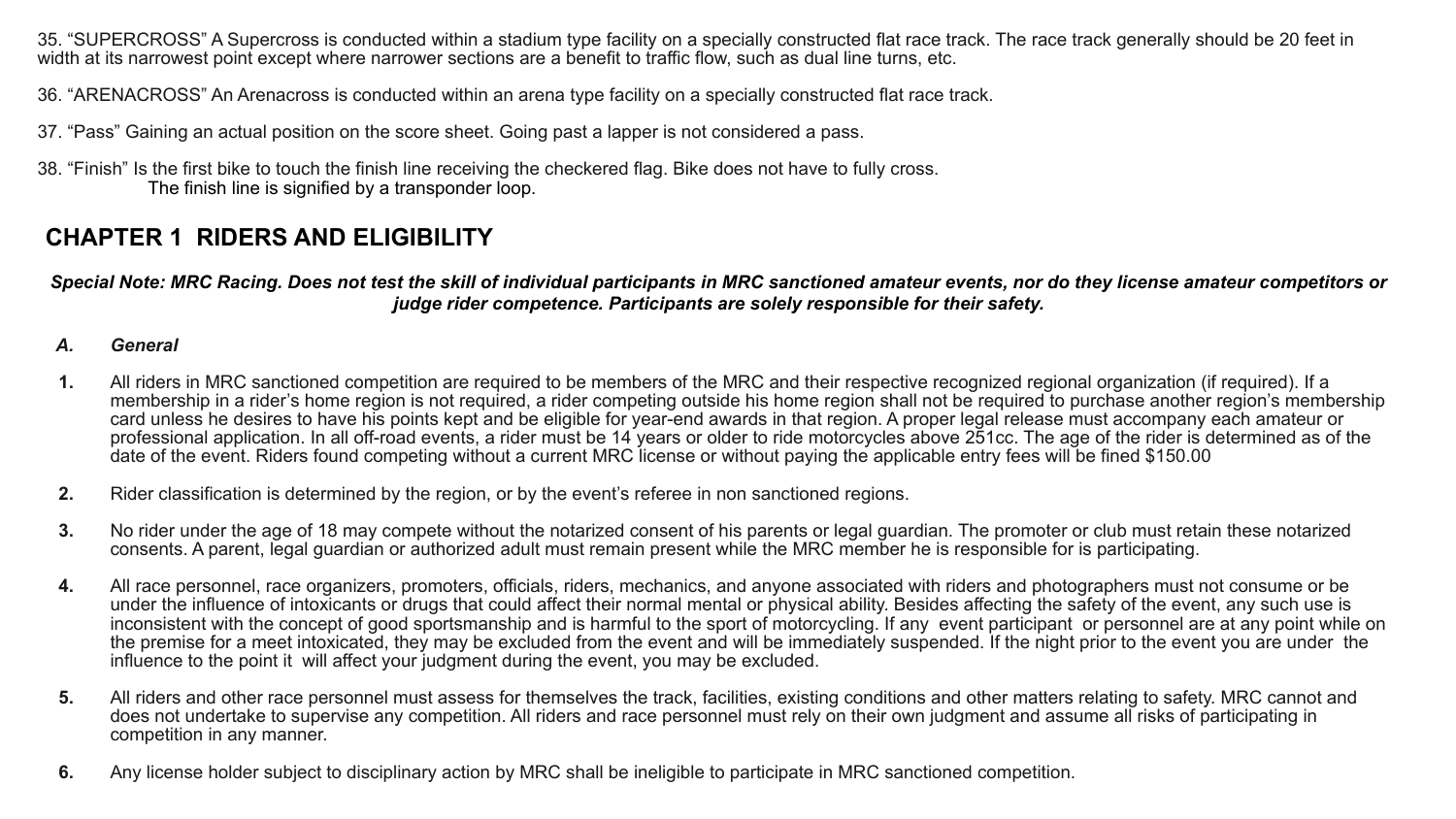| <b>B. Riders and Classifications</b> |
|--------------------------------------|
| <b>Walton Grand National ECAN,</b>   |
| <b>WCAN Classes</b>                  |

| <b>250 INT</b>                                                                             |  |  |  |  |
|--------------------------------------------------------------------------------------------|--|--|--|--|
| <b>VET 30B</b>                                                                             |  |  |  |  |
| 50cc GP                                                                                    |  |  |  |  |
| SUPERMINI 9-6 *85cc - 112cc 2 Stroke/100cc - 150cc 4 Stroke                                |  |  |  |  |
| 450 INT *NOTE - If this class is not run in your region, any points are used from Open INT |  |  |  |  |
| $65cc - 7-9$                                                                               |  |  |  |  |
| 250 JR                                                                                     |  |  |  |  |
| GIRLS 9-16 *65cc, 150 Fourstroke and Supermini Bikes allowed                               |  |  |  |  |
| VET 30 A<br><b>PIUS 50</b>                                                                 |  |  |  |  |
| 65cc 10-11                                                                                 |  |  |  |  |
| VET 40A<br><b>VET 40B</b>                                                                  |  |  |  |  |
| 85cc 12-16                                                                                 |  |  |  |  |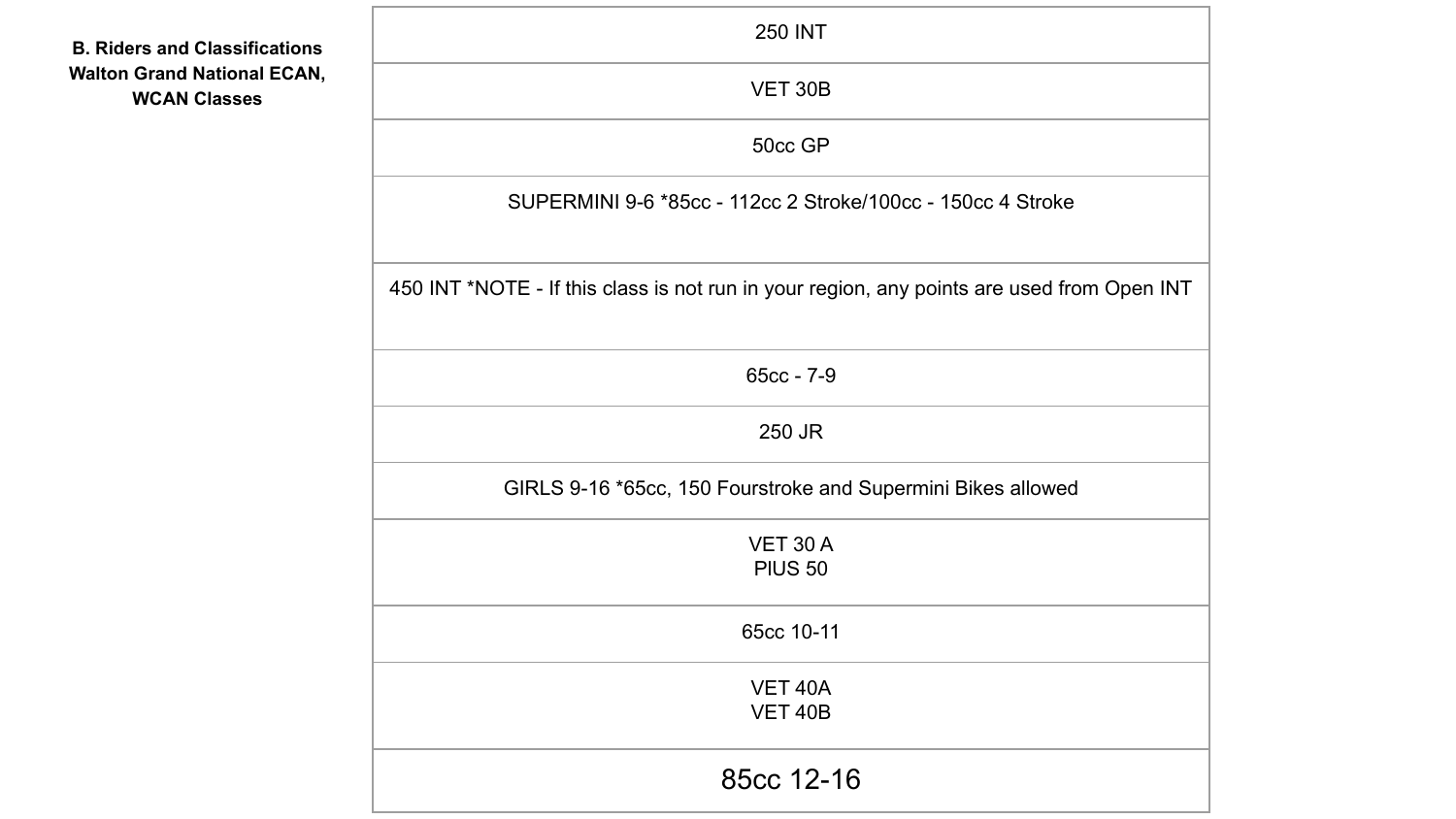| <b>OPEN INT</b>                                         |
|---------------------------------------------------------|
| YOUTH BEG/JUN                                           |
| LADIES *Regional Ladies B races are permitted race      |
| YOUTH INT/PRO                                           |
| 85cc 7-11                                               |
| OPEN JR                                                 |
| 50cc 4-6                                                |
| 50cc 7-8                                                |
| TWO STROKE 125cc-150cc ages 12+ Open to all disciplines |

\*\*\* Any region running different classes (IE - Schoolboy 2, beginner classes etc) is welcomed to entice new racers, but these classifications above are the only classes offered for ANY points and National Championships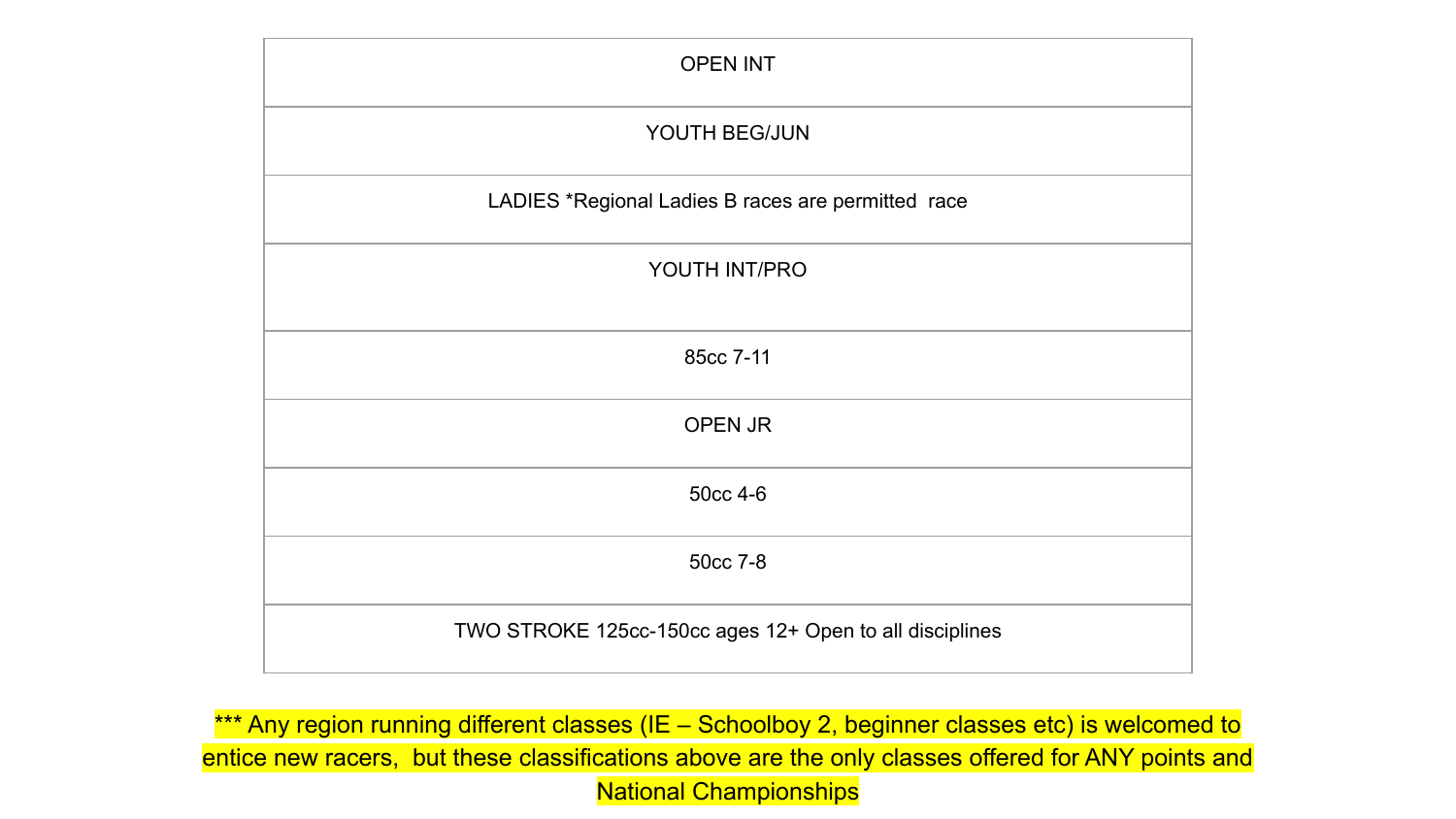**1.** Riders shall be classified by the MRC regions on the basis of participation and achievement in the region's competitions unless otherwise provided by MRC rules.

Rider classification for 250/450/Open\* classes are as follows:

*Professional* - highest classification

*Pro/Am* – open to all Intermediate and Pro ranked riders. Upgrade points do not affect Intermediate status.

Intermediate - The classification preceding "Professional" - Minimum - age 14 or 15 years of age as of January 1<sup>st</sup> of the current year have the option to remain as an Intermediate.

*Junior* - the classification preceding "Intermediate". Minimum - age 12 years.

*Beginner* - the classification preceding "Junior" - Minimum - age 12 years.

\*Open classes are open to 125cc motorcycles and larger

Minicycle classes are as follows: **Schoolboy 12-17 Two-Stroke 12+** 85cc - 12 to 16 yrs. 85cc - 7 to 11 yrs. **Super Mini\* 9-16 yrs.** 65cc Pee Wee 50cc Pee Wee - 7 yrs. to 8 yrs. 50cc Pee Wee - 4 yrs. to 6 yrs.

\*Open to all 85cc competitors providing their machines adhere to their respective requirements.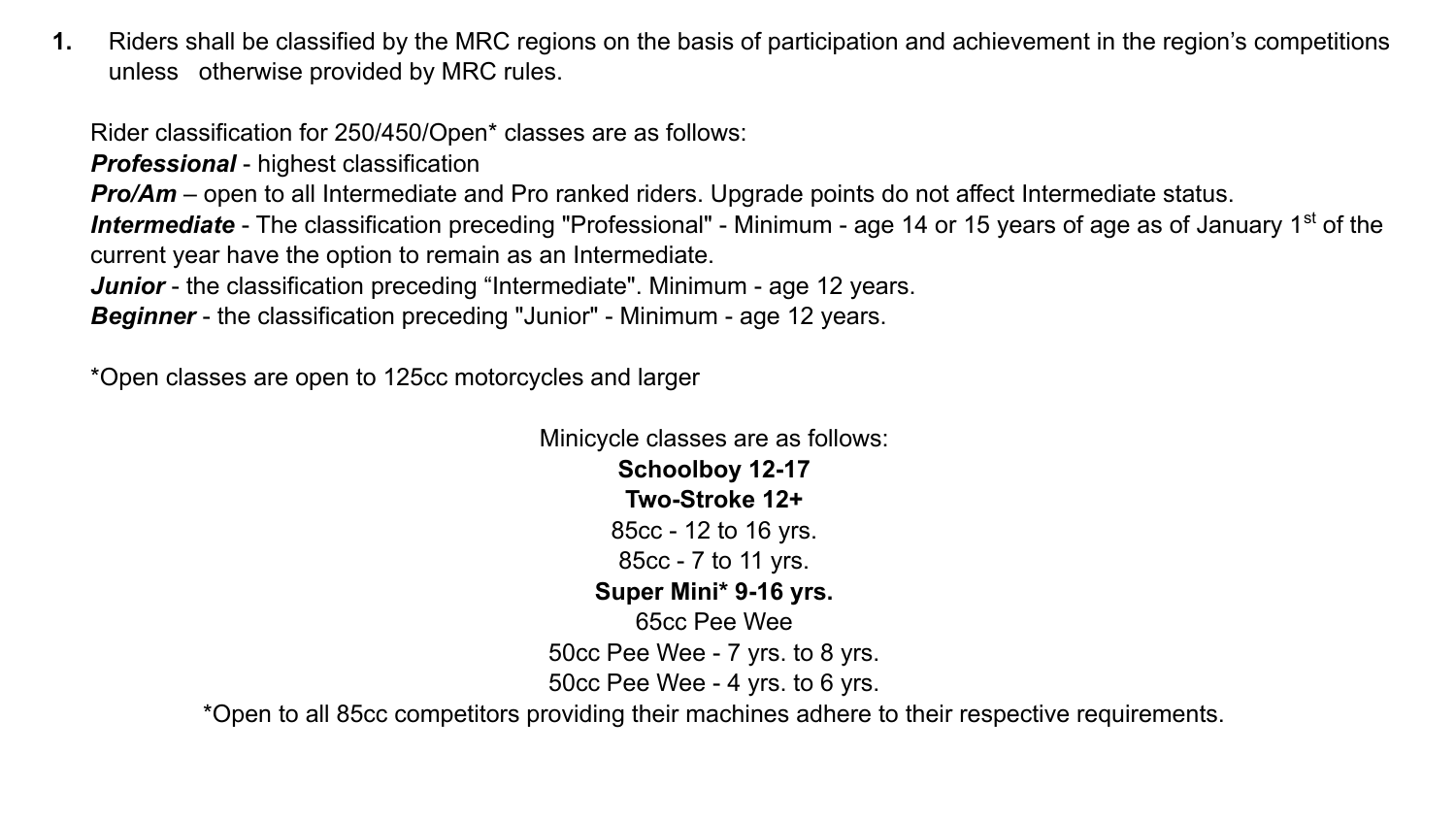**2.** Capacity limits for the listed classes are permitted as follows:

*50cc class* - 0 - 50cc 2 stroke/0 - 73cc 4 stroke *65cc class* – 60cc - 65cc 2 stroke/0 - 80cc 4 stroke *85cc class (7 to 11)* – 60cc-85cc 2 stroke/60cc - 100cc 4 stroke *85cc class (12 to 16)* – 85cc 2 stroke/100cc - 150cc\* 4 stroke *Maximum wheel size 17" front/14" rear wheel \*Super Mini class (9-16)* – 85cc – 112cc 2 stoke/100cc – 150cc 4 stroke *Maximum wheel size 19" front/ 16 rear wheel Two-Stroke (12+) 125-150cc Two Stroke max (No Supermini)*

*250 class* - 100cc - 250cc 2 stroke/100cc - 250cc 4 stroke\* *Professional/Pro-Am Cash class* - 125cc - 250cc 2 stroke/250cc - 450cc 4 stroke\* *450 class\*\** – 253cc – 285cc 2-stroke/300cc – 450cc 4 stroke *Minimum wheel size 21" front/ 18" rear wheel*. *Open class* - 125cc - 550cc 2 stroke/100cc - 650cc 4 stroke *\*\* The Alta Electric Bike will be allowed in any OPEN class but not a specific CC class Ladies A (12+) –* minimum 85cc – 250cc 2 stroke/ 250cc 4 stroke *Ladies B (12+) minimum* 85cc – 250cc 2 stroke/ 250cc 4 stroke *\*If any Ladies B racer races a National Womens event then they will void there regional/provincial B status Girls (9-16) 65cc – 105cc Two Stroke Girls (4-8) 50cc Schoolboy (12-17) – 85- Supermini up to 125cc. 100cc to 150cc Fourstroke*  Schoolboy – 85cc – 125cc 2 stroke/ 100cc – 150cc 4 stroke Minimum wheel size 19" front / 16" rear wheel. Maximum wheel size 21" front / 19" rear.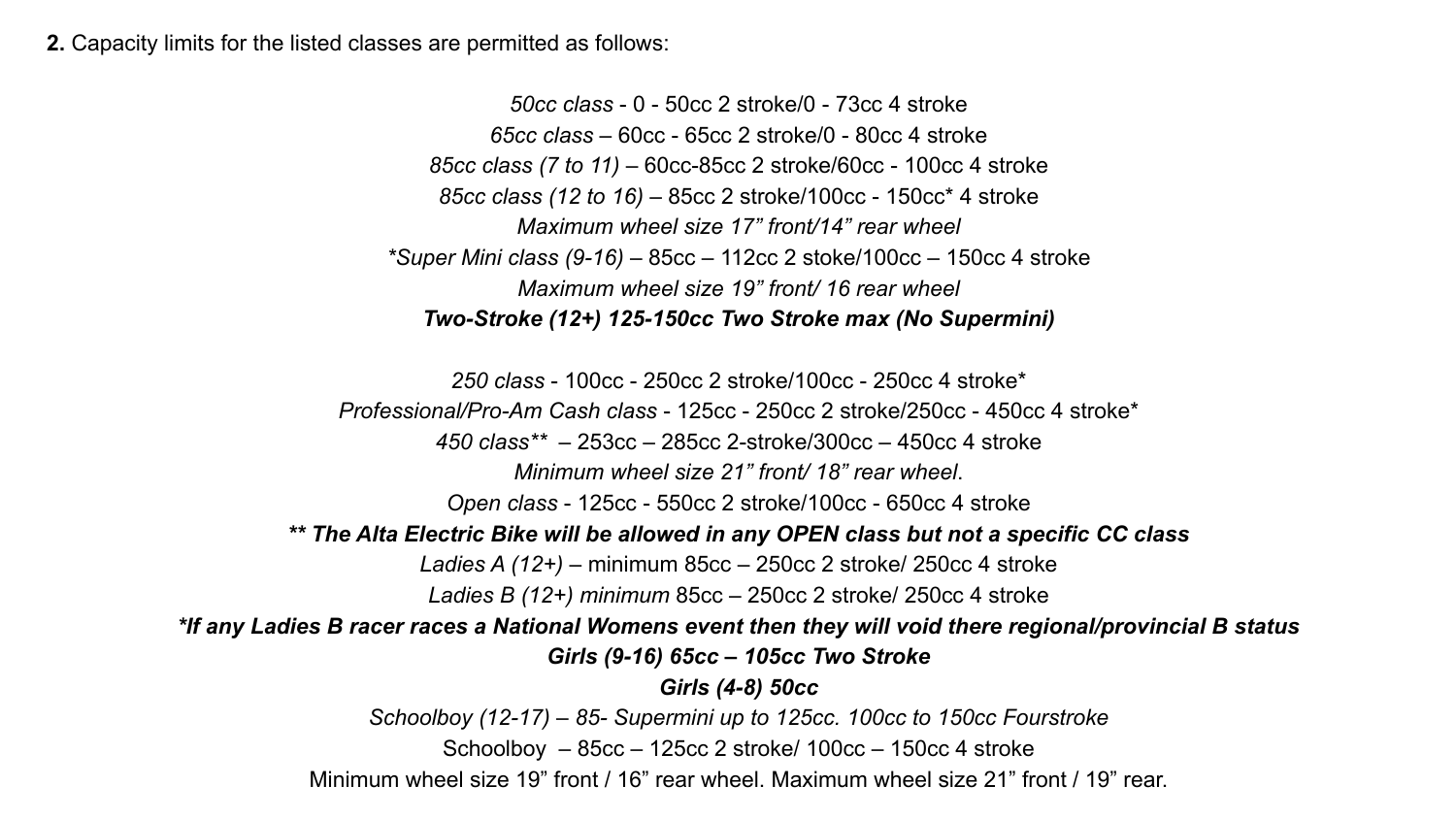**3.** Age restrictions are based on age as follows:

Minimum - as of the date of the event. Maximum - as of January 1st of current year.

50cc Pee Wee - minimum 4 years to maximum 8 years 65cc Pee Wee - minimum 7 years to maximum 11 years 85cc Minicycle - minimum 7 years to maximum 16 years 125cc 2-stroke/250cc 4-stroke - minimum 12 years 253cc 2-stroke/450cc 4-stroke and larger - minimum 14 years Professional/Pro-Am – minimum 14 years **Age divisions - Youth 14 yrs.-29 yrs./Veteran - 30 yrs.-39 yrs./Plus 40 - 40 yrs/ Plus 50 and over.**

**4.** Riders applying for an MRC competition license will be required to ride in their highest classification held in a recognized motorcycling organization. The penalty may be a denial of license and/or loss of any accumulated points.

**5.** Once true rider classification has been established, the rider must have the proper amount of points to transfer to the next highest classification unless otherwise arranged. MRC will NOT permit a rider, "if they think they are fast enough." Advancement points must be earned to be able to race the next classification above

**6.** Protest against a rider's classification must be made no later than 15 days prior to an amateur national. Prizes and awards will not be returned if upheld.

**7**. The MRC representative of any sanctioned event has the authority to upgrade individual riders according to their ability as determined by the opinion of the representative and the MRC Board of Directors. The upgrade of individual riders must first be approved by the MRC's Head Office. This rating would be in effect for future races.

**8.** All 85cc class riders must compete in the Junior division when competing on a **125**cc two stroke/150cc big-wheeled four-stroke machine or larger unless otherwise arranged by an MRC Regional Representative.

**9.** First-time riders are required to enter the Beginner division unless otherwise arranged with an MRC representative. Rider classification is based on their riding ability, not age or number of years competing.

**10.** Riders competing in age classes **(Youth, Veteran, Plus 40, and Plus 50)** are permitted to participate in the age division one below that in which they are classified (i.e. Plus 40 rider may compete in a Veteran division).

**11. Riders competing in Veteran classes, ages 30-39, ranked as a Beginner or Junior are to compete in the Plus 30 B class, and riders ranked Intermediate or Pro is to compete in the Plus 30A class. Junior level riders can ride Plus 30A with approval.**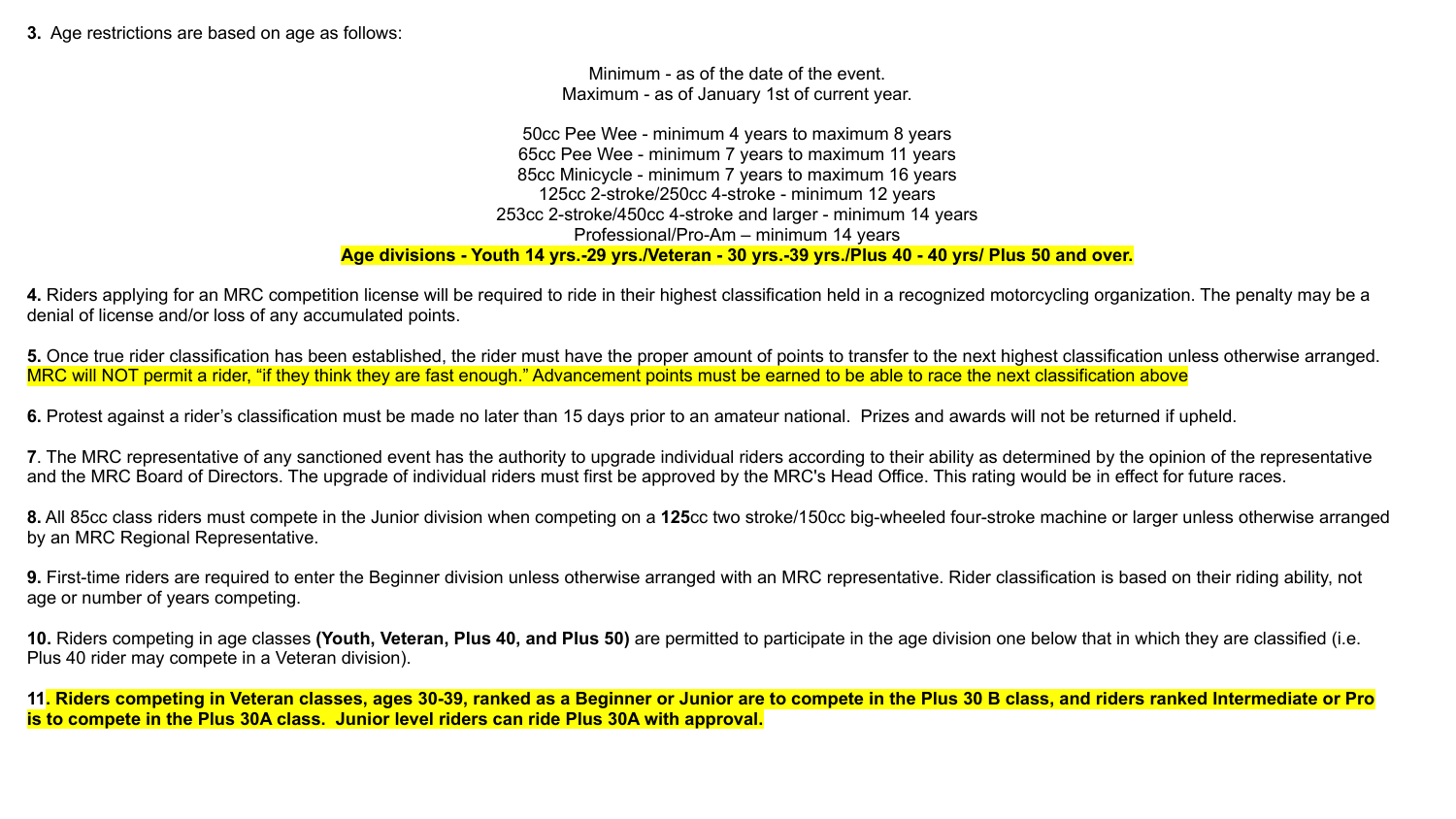**12.** "Professional" rider classification and/or participation are considered permanent advancement, and it may be changed. If a rider believes he is not capable of competing successfully as a "Professional" rider, he may appeal in writing to the MRC national office, asking to be returned to the "Intermediate" class. Each case will be considered individually, and the rider will be notified of the decision in writing. Such an appeal may be submitted only once per season, and the MRC's decision is final. Riders returned to the "Intermediate" class are only those who regional officials consider completely non-competitive in the "Professional" class. The district must take care not to return riders who will dominate the "Intermediate" class. Once returned to the "Intermediate" class, a rider again begins accumulating advancement points. A rider may return to the "Intermediate" class only once. Participation in or advancement to a higher class in any region will result in advancement to the higher class in all MRC sanctioned competition.

**13.** Advancement from "Beginner" to "Junior" is permanent and may not be changed.

**14.** 50cc Pee Wee riders in the 4-6 yrs. category are permitted to compete in the 7-8 yrs. division but cannot move back to the 4-6 yrs. division following the advancement.

### **C**. **Point For Class Advancement**

- **1.** Riders riding in more than one class will have upgrade points combined for both classes.
- **2.** Beginner to Junior, 10 points.
- **3.** Junior to Intermediate, 20 points.
- **4.** Intermediate to Professional, 40 points.
- 5. Full points are awarded in classes of six or more riders. In classes of less than six riders, the winner will receive 3 points and second place will receive 1 point only. Upgrade points:
- 1st overall receives 5 points
- 2nd overall receives 3 points
- 3rd overall receives 2 points
- 4th overall receives 1 point
- **6.** All upgrade points are dropped by riders accumulating fewer than these totals so that the new season is started with zero upgrade points.
- **7.** All riders earning sufficient upgrade points while participating in an MRC series may remain in the same class until completion of the series at which time the license must be remitted for upgrade.
- **8. The Open Beginner classes are considered to be PROGRESSIVE classes and are NOT recognized as National Championship classes. Upgrade points will be awarded to Beginner riders on the day of a Regional/Provincial event, but series points will not be tabulated.**
- **9.** No upgrade points are awarded for Arenacross or Supercross events.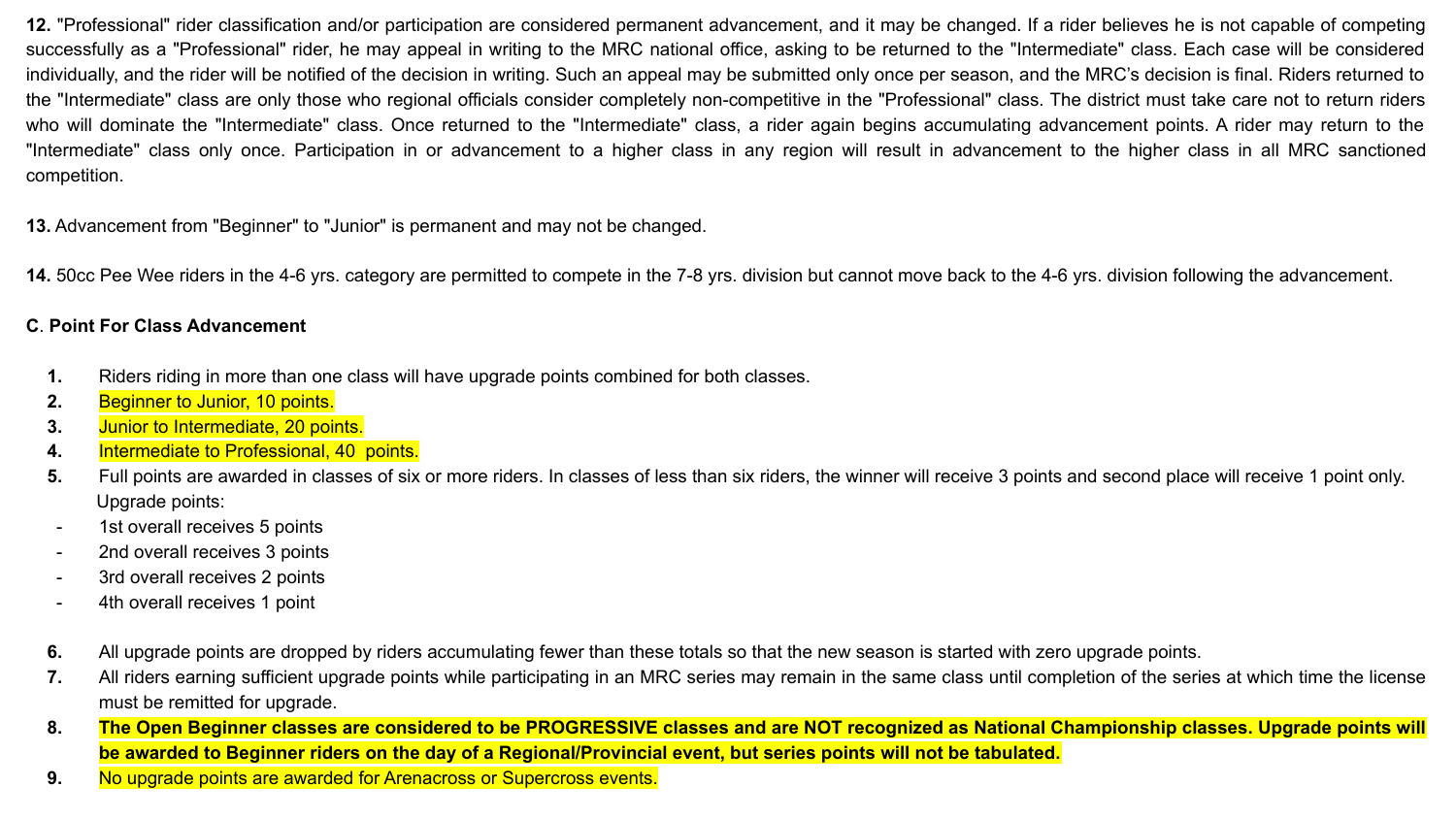**10.** The top THREE finishers from all Junior and Intermediate classes at the Grand National Amateur National Championship will be automatically upgraded to a higher class the following year. Intermediates may stay if they fall under rule chapter 1(B)(1) or they don't have enough upgrade points and their appeal is granted. If they win a championship they may not compete in that class again at the Amateur Grand National Championship.

**11.** Any rider competing in the 250 Pro/Am East/West national series that earns a national number will be automatically upgraded to the Pro ranks regardless of their total upgrade points earned at regional events in the Intermediate class, however, an appeal may be granted. If the rider falls under rule chapter 1(B)(1) he may use this option.

### **D. Entries**

1. To properly enter a class, each rider must complete and sign in ink a MRC Race Entry Form and, in the case of postentry, submit his/her MRC License with the entry and payment to signup personnel during hours designated for this purpose. At the discretion of the Promoter or MRC Representative, a "late entry fee" may be attached to the normal entry fee after signup has officially closed.

**2.** Promoter may establish an advance entry closing date, and post entries, which can have a higher entry fee, may or may not be accepted. In any case, the condition of entry must appear in all advertisements.

**3.** Entrants may be removed from an event for breaking the rules of conduct. However, promoters and recognized districts cannot issue continuing suspensions of MRC licenses.

**4.** A rider must start the first moto to be considered a participant. No rider will be permitted to start the second moto unless they have participated in the first moto. If qualifiers are needed you must ride qualifier to be eligible for LCQ and so on.

**5. A rider may compete in as many classes he/she is able to on a regional or provincial level. At the Grand National or Amateur National level, a rider is permitted a maximum of three classes to race**

# **Chapter 2 - EVENTS**

*Special Note: Participants are solely responsible for their safety at MRC sanctioned events and should assess their own ability to negotiate each individual track or course.*  Participants who doubt the competence of track officials, have concerns about the safety of the course or their own ability to negotiate the course, or are uncertain about the *condition of their vehicle, or doubt the competence of fellow competitors, should not participate and should request the return of their entry fee before their practice session*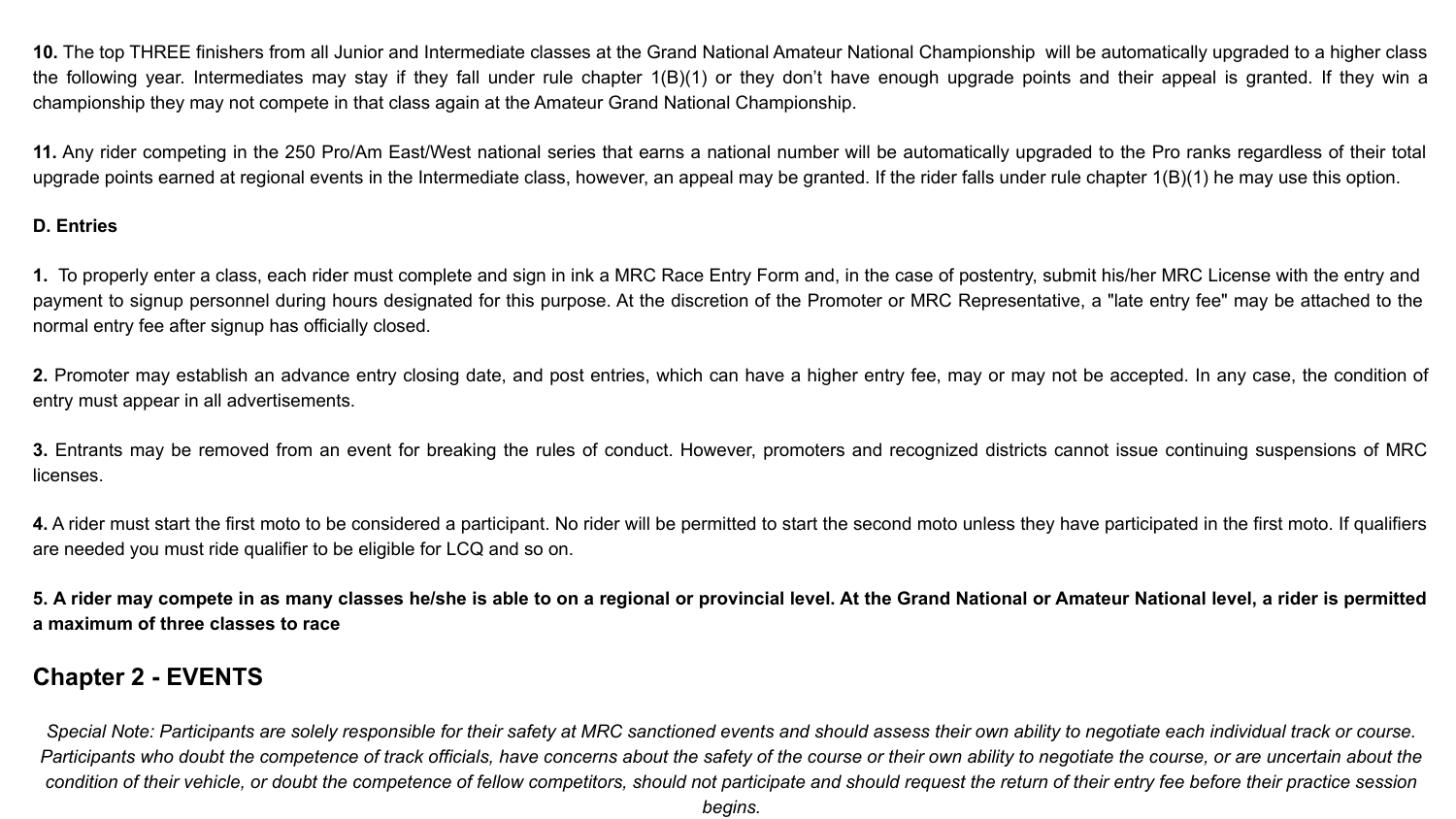## **A. General Rules of the Event**

- **1.** Every club, association, promoter, rider and all other persons participating in or connected with any meet are bound by these rules. Recognized regions must submit any supplementary rules to the MRC staff.
- **2. At a regional or provincial level event, a rider may use another competitor or another bike if their's breaks in a qualifier or Moto 1 of that event. At the Grand National or Amateur National level, a rider MUST race the bike they qualify or race Moto 1 on. This will be immediate disqualification without protest at GNC or Amateur Open events**
- **3.** At any meet, the following applies: The machine must meet the class requirement for engine size. All classes need not be run in any given event. However, all classes to be run must be listed on any advance advertisements. If there are five or more entries for any class, that class must be run. If there are more than 5 but fewer than 37 riders in each of any three consecutive classes, these classes may be run at the same time (for separate prizes). You cannot have more than 42 riders in a class. If there are fewer than five entries for any class, entries will either be advanced to the next larger displacement class or, at the discretion of the promoter and/or MRC official, be canceled for the day.
- **4.** At meets where spectator admission is charged, an entry fee may be charged in addition to the admission fee.
- **5.** There shall be a qualified first aid attendant with equipment and a safety transport vehicle at all sanctioned motocross events. An ambulance is defined as a vehicle equipped to comply with the respective provincial standards for ambulances. The referee shall not allow practice or racing to start unless the ambulance and attendant are at the course. The fee for any ambulance trips to the nearest hospital shall be the responsibility of the injured party.
- **6.** All riders entered in a race must attend the riders' meeting. The Head Referee may have a roll-call or spot-check attendance. The penalty for failing to attend the rider's meeting at Amateur National is \$100. \$50 for regional events.
- **7.** Riding of competition motorcycles other than on the racetrack or designated test area is forbidden.
- 8. Any operation of a vehicle in the pits must be at a very slow, acceptable speed (10 kph maximum 1<sup>st</sup> gear). At the discretion of the referee, it will be either a fine or dead engine start.
- **9.** Pets are not allowed in the signal area, or other restricted areas. Pets must be leashed at all times. \$25.00 fine for the first-time infraction.
- **10.** Before leaving a race facility, it is the responsibility of riders/teams to deposit all of their waste items in appropriate containers such as trash bins and waste oil barrels. Should containers not be available on-site, riders/teams must transport such items from the facility for proper disposal. For the Ontario region and Amateur Grand National Championships, the infraction is a \$500 fine and disqualification from the event.

## **B. Race Rules**

- **1.** No one except riders officially entered may ride or practice on any portion of the course the day of the event.
- **2.** Practice or warm up is limited to the designated race course. Competition riding or riders allowing their machines to be ridden outside these boundaries will be excluded from the event.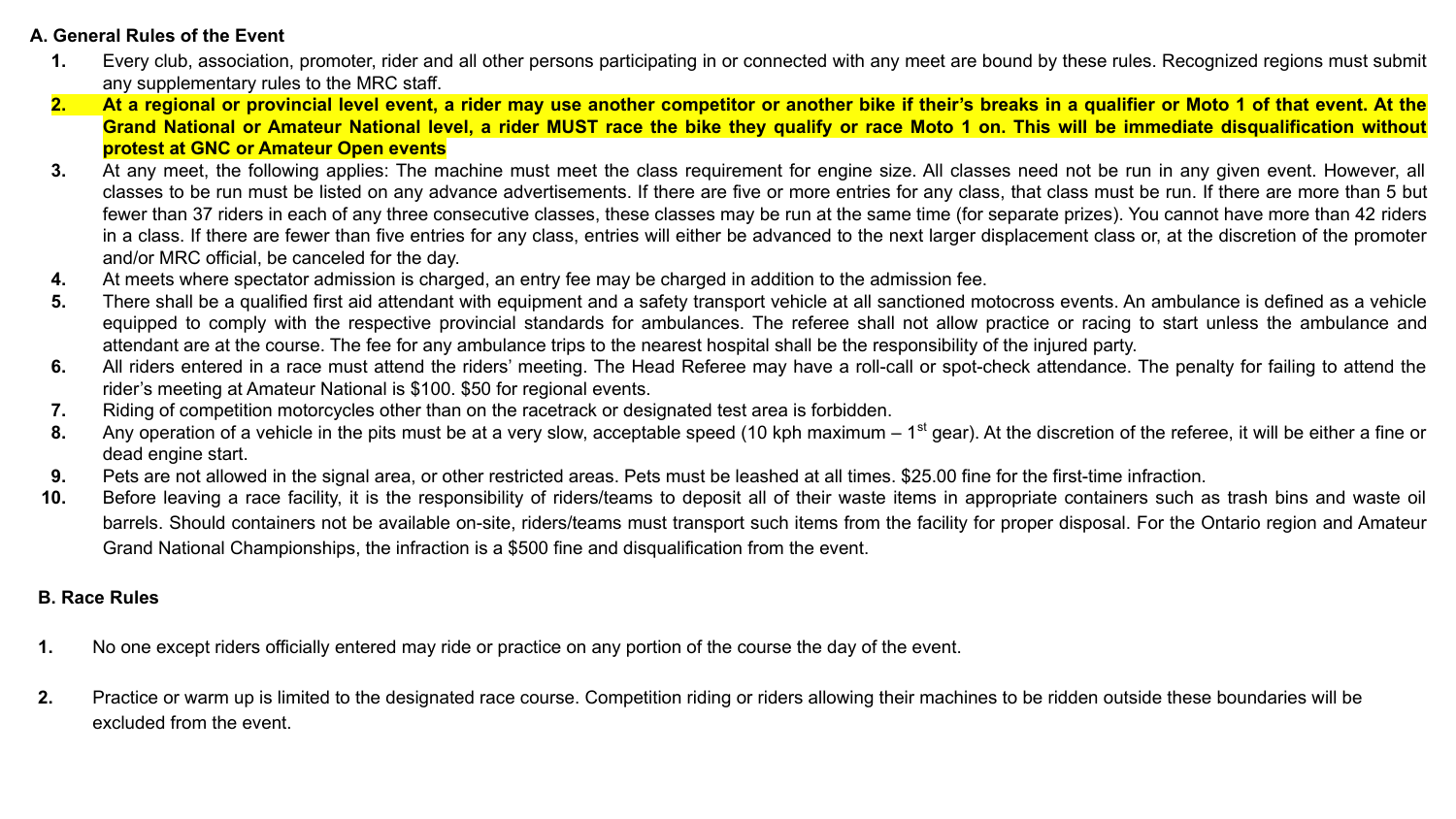- **3.** A rider must be ready when called to the starting area. If not ready, the rider or mechanic must signal the starter by raising their hand in the air and will be allowed two minutes after the starter's call to make minor repairs. Afterward, if he still is not ready, he is excluded from the event. Once an alternate rider has been called to the starting line by the Head Referee, he will not be removed unless disqualified for some infraction. No alternate rider will be placed in an event once the starter has started the race. Additionally, alternate riders may not be placed in an event that must be restarted. Any rider may ask for two minutes to make repairs, but the additional time will not prevent the disqualification of another rider who has used the two-minute limit. Once one rider has exercised the two-minute delay of the start, additional delays will only be permitted at the discretion of the head referee. A maximum four-minute delay for two separate riders at the discretion of head official will be allowed at Amateur Nationals.
- **4.** In the event of an on-track accident resulting in apparent indications of concussion or another undetermined head injury including temporary unconsciousness, headache, dizziness, nausea, or temporary memory loss, the involved rider is suspended from further competition for the remainder of the event.
- In all head injury cases where riders have been temporarily suspended, it is recommended to refrain from further competition for a minimum of three weeks or seek medical approval to return prior to the recommended time period. If doctors note is required to return to racing, the note must indicate directly that the head is cleared to return to racing.
- **5.** Under no circumstance may anyone ride a machine in the wrong direction on the track. For this offense, the rider will receive a five-position penalty at the discretion of the head official.
- **6.** Repairs to motorcycles will be allowed in the staging area and starting line until the 30 second board is displayed. Repairs may continue following the start of the race behind the starting line. Once a rider has crossed the starting line all repairs must take place in designated mechanics area.

#### **7.**

OPTION 1: MRC: A rider whose machine is disabled before reaching the finish line may, under his own physical power, push or carry his machine (in the direction of the track) across the finish line to receive the checkered flag. At a regional or provincial level no racer will be handed a DNF if they have at least completed 1 lap. At Grand Nationals or Amateur Nationals if the racer has completed at least 50 percent of the number of laps as the winner, a rider who finishes in this manner will be considered as having completed the race.

#### Option 2: AMA PRO:

Riders who do not complete the checkered flag lap will be scored in order of finish and laps completed. Riders choosing to leave a race before its completion are not required to wait for the checkered flag to receive credit for laps they have completed.

#### OPTION 3: AMA Amateur:

A rider who completed fewer than half the number of laps of the winning rider, or didn't take the checkered flag receives a DNF. A rider who didn't complete one lap will receive a DNS. No riders will be allowed to make up lost laps after the checkered flag.

**8.** If a rider stops for any reason during an event, he must restart without any outside assistance, with the exception of 50cc Pee Wee – 4 to 6 year old competitors. However, if a rider falls, blocking the course and endangering other riders, he may receive help or have his machine pushed off the course. An attempt to help under any other situation will result in the rider's disqualification.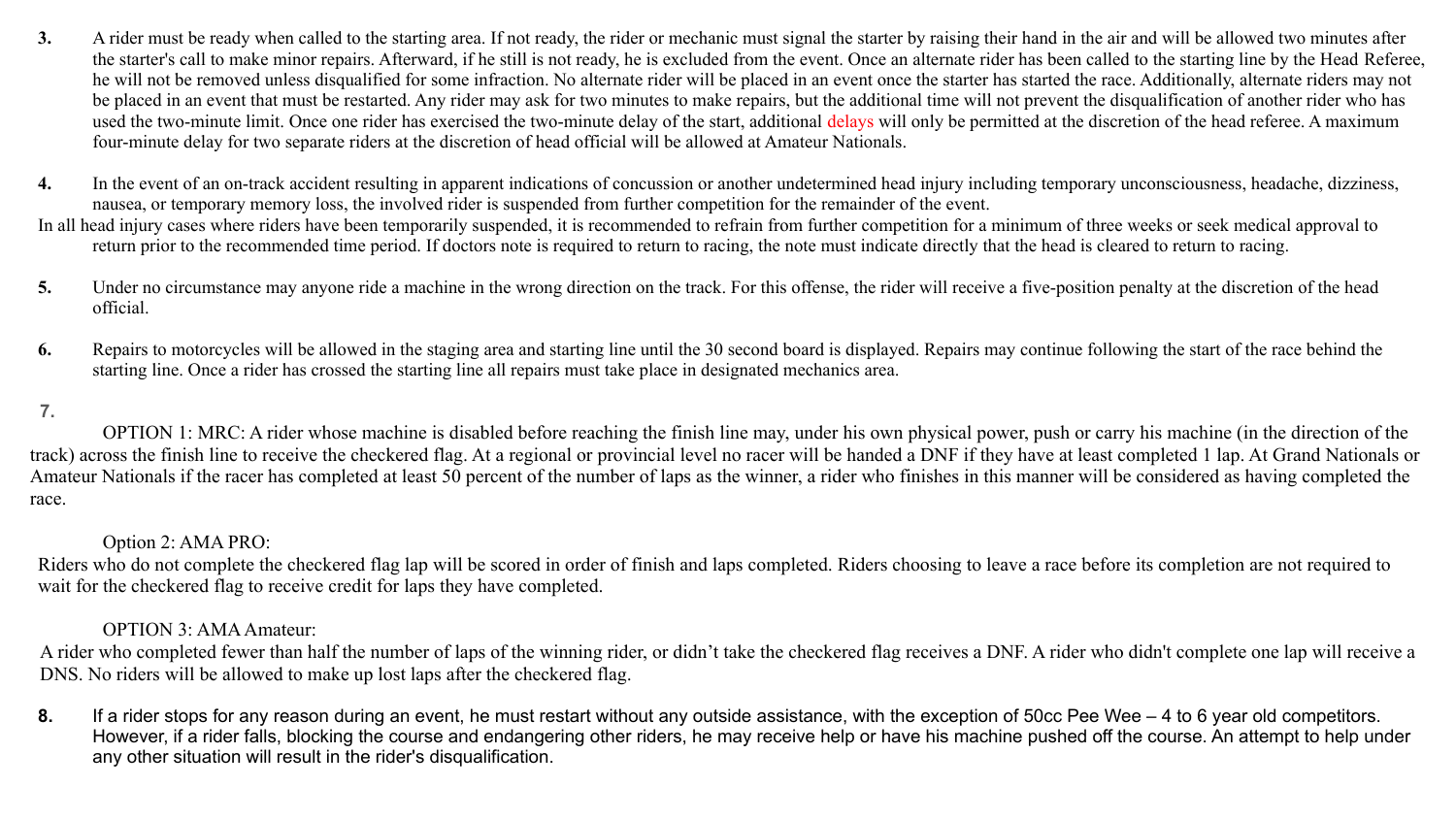**9.** A rider who leaves the course must re-enter the race in a slower and controlled manner in which there is no interference with other rider or advantage, in any way, as a result. Failure to do so will result in the rider being penalized a minimum of one and a maximum of five finishing positions for that moto. For major infractions of this rule may result in disqualifications. (Ex: Cutting .33% of the track)

**10.** Any competitor who intends to pull off the course must signal his intentions by raising their hand, and must never cut across the course in front of other competitors.

 **11.** A competitor who rides in a way that endangers officials, other riders or the public will be subject to immediate disqualification from the class the rider is participating in by the referee.

- **12.** When entering or leaving the pits, a rider must use designated entrance and exit lanes. Failure to do so may result in disqualification.
- **13.** When the caution flag is displayed due to an accident or mechanical problem, the downed rider must clear the track as quickly as possible if physically able.
- **14.** The referee may decide the maximum number of riders who start any event. Starting riders will be those who qualify as a result from qualifying heats.
- **15.** If qualifiers are required, a rider must start their designated qualifier in order to be eligible to advance to the last chance qualifier and/or main event. If a rider does not ride their designated qualifier and it is the rider's error, the rider must go directly to the LCQ. If a rider that does not qualify, but attempts to compete in the main event, they will be fined \$50.00

**16.** Final results will be tabulated from two motos or, in the case of qualifying motos, a main event as is customary for each particular track or as announced at the rider's meeting. Riders earn points in each moto according to their finishing positions. A rider must finish at least one moto to receive an overall finishing position.

- **17.** Riders must use the same motorcycle for parade or sighting lap as the race. Parade or sighting laps are optional. If your bike breaks or the rider is injured and can't return to starting line after a 2 minute hold, that rider will be excluded from that class for the rest of the meet. An alternate will be put in replace of that rider and will remain in the class for the rest of the meet. Due to extreme weather conditions, head official may eliminate sight lap until time permits.
- **18.** POINTS SYSTEM: Points awarded per moto (or for main events in Arenacross/Supercross) are 25 points for first, 22 points for second, 20 points for third etc. (see schedule below). The rider accumulating the most points after both motos is the overall class winner. In case of a tie, the winner is the rider with the better finishing position in the final moto. In the event of qualifying heats and one final moto for outdoor events, points will be doubled for the finishing positions of the main event.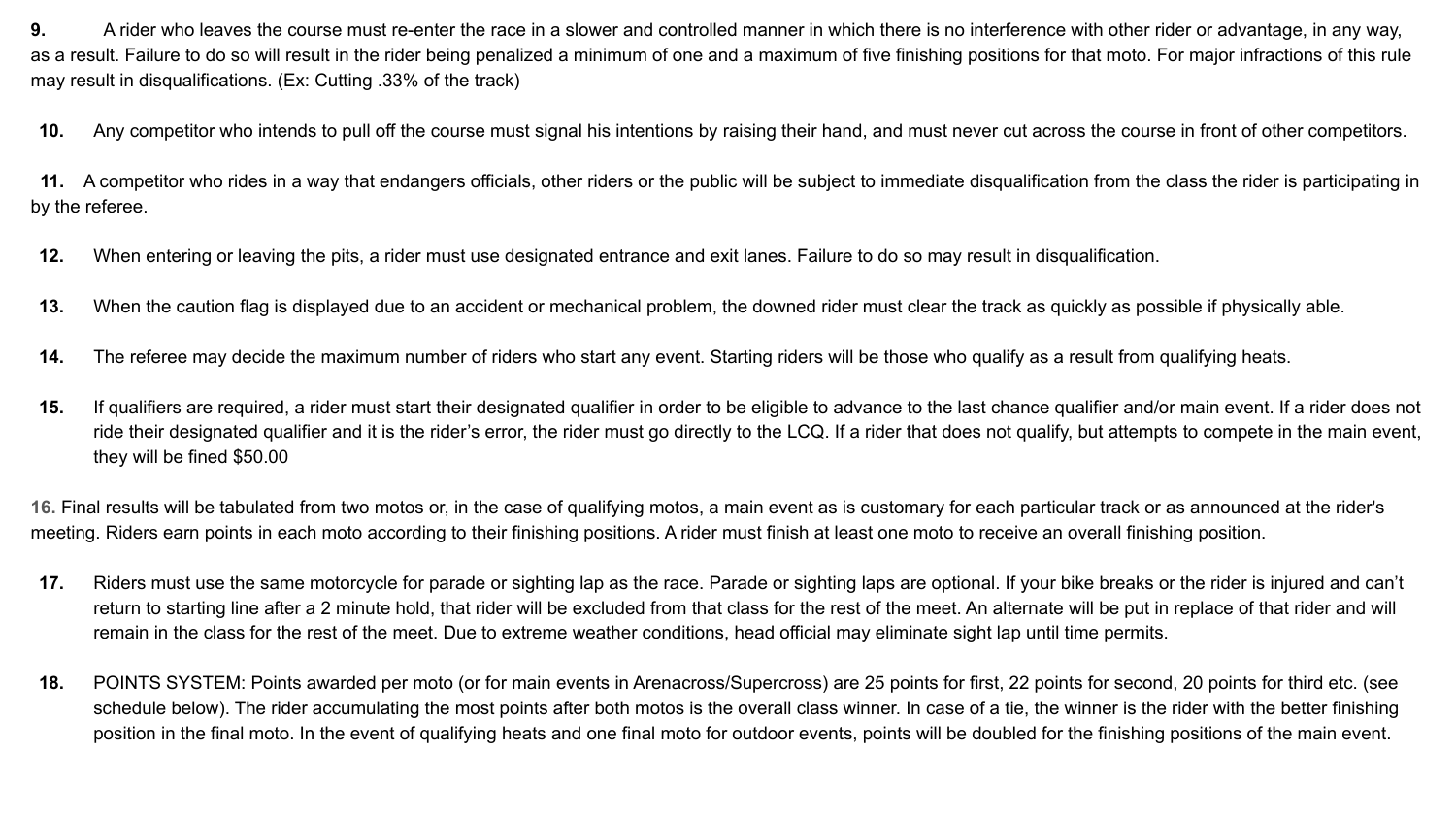Points per moto will be based on the following point schedule.

Position Points

|                                            | Regions may opt for a 50pt system where 1 <sup>st</sup> will receive 50pts and 40 <sup>th</sup> 1 pt.                                                                                                                                                                                                                                                                                                                                                                                                                                                                                                                                                            | <b>Pos</b><br>1st<br>2nd<br>3 <sup>rd</sup>           | <b>Points</b><br>25<br>22<br>20        |
|--------------------------------------------|------------------------------------------------------------------------------------------------------------------------------------------------------------------------------------------------------------------------------------------------------------------------------------------------------------------------------------------------------------------------------------------------------------------------------------------------------------------------------------------------------------------------------------------------------------------------------------------------------------------------------------------------------------------|-------------------------------------------------------|----------------------------------------|
| 19.<br>20.                                 | When the checkered flag is displayed to end a practice session, all riders are to return immediately to the pit area.<br>Practice starts are to take place during the allotted practice session only. Riders practicing starts after they have<br>received the checkered flag or before practice session starts rider will start their first moto with a dead engine and<br>their right foot placed on the ground.<br>In cases of extreme weather or other conditions which prevent the completion of the full race program, overall results<br>may be tabulated from one moto as announced by the Promoter or MRC Representative. At local or provincial events | 4th<br>5th<br>6th<br>7th<br>8th<br>9th<br><b>10th</b> | 18<br>16<br>15<br>14<br>13<br>12<br>11 |
|                                            | double points will be awarded after 1 moto format. For National, Grand National, Or Amateur National Events only<br>single moto points and purse will be awarded to the finishers.                                                                                                                                                                                                                                                                                                                                                                                                                                                                               | 11 <sup>th</sup><br>12 <sub>th</sub><br>13th          | 10<br>9<br>8                           |
| C. Procedure for Staging at Amateur Events |                                                                                                                                                                                                                                                                                                                                                                                                                                                                                                                                                                                                                                                                  | 14th                                                  |                                        |
| 1.                                         | The finish order of riders in qualifying                                                                                                                                                                                                                                                                                                                                                                                                                                                                                                                                                                                                                         | 15th                                                  | 6                                      |
|                                            | motos will determine start positions for main motos as follows: the winner of each qualifier will have 1 <sup>st</sup> choice of position, 2 <sup>nd</sup><br>place finishers next, $3^{rd}$ next and so on (1-1, 2-2, 3-3, etc). In the case of no qualifiers, random computer selection or<br>pins (where computers are not used) will be used for the gate pick in the first moto.                                                                                                                                                                                                                                                                            | 16th<br>17th<br>18th<br>19th                          | 5<br>3<br>-2                           |
| 2.                                         | In all subsequent motos, the riders will choose positions according to their finish position from previous motos in a 2<br>moto format. In the event results from a previous moto are not available, the second moto will be staged as per the<br>staging order of the first moto. In a 3 moto format staging will be done by overall standings.                                                                                                                                                                                                                                                                                                                 | 20th 1                                                |                                        |

**3.** Riders will be called from the starting area to line up on the starting gate. A rider must take his position on the gate as assigned. If a rider is absent when their number is called they will lose their original gate choice and may only select their start position after the current rider to be staged has been called. Exchanging gate positions with other riders is not allowed. At events that have a numbered staging area, when the first bike starts to move to the line you are considered late and will receive last pick at the gate. If pins are being used for an event, any rider who does not have their pin prior to the first number being called, they will be classified as late and receive last pick.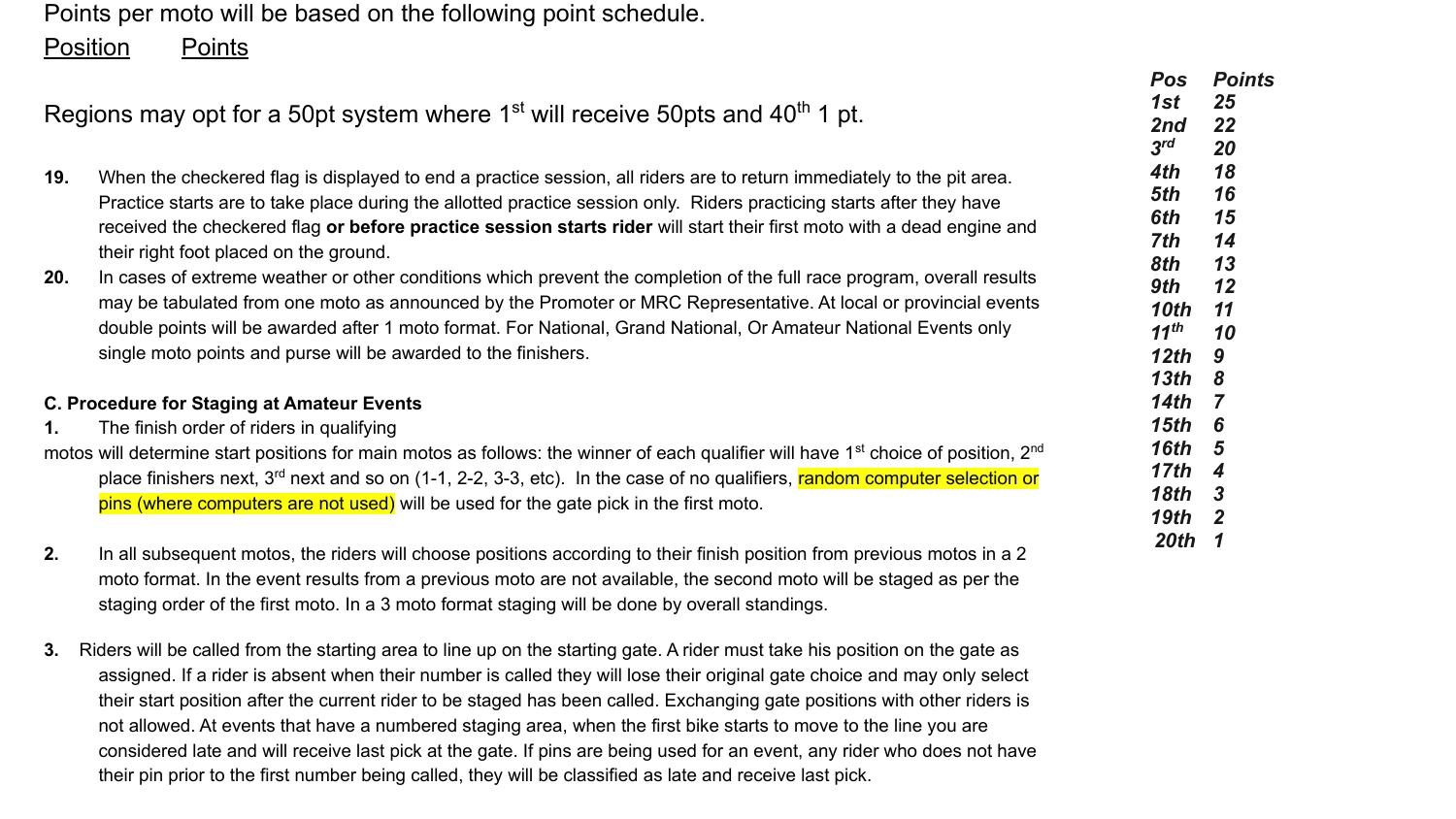- **4.** Only event/promoter supplied starting blocks are permitted on the starting line.
- **5.** No mechanic, rider or their motorcycle can go to the starting line before their number has been called. At the discretion of official, you may lose your gate pick and receive last pick of gate.

## **D. Flags**

Flags measuring a minimum of 24 inches by 24 inches have the following meanings:

- **1.** GREEN start of race
- **2.** WHITE one lap to go until finish.
- **3. YELLOW** caution. When a yellow flag is displayed, there will be no double jumping/Jumping allowed. Competitors must ride cautiously until they have passed the incident that caused the flag. While the yellow flag is displayed, failure to use reasonable caution, aggressive riding, passing or double jumping while the yellow flag is displayed will result in a 5 position penalty. Contact with emergency and track personnel, or race official will result in immediate disqualification from the event.
- **4.** BLACK disqualification of a rider. That rider must report to the referee at once.
- **5.** BLUE move over, another rider is trying to pass.
- **6. WHITE WITH RED CROSS** emergency vehicle or personnel on the track. Absolutely no passing or double jumping/Jumping is allowed. An automatic penalty of ten positions will be imposed for those that fail to comply. If both the Red Cross and yellow flags are displayed and a pass occurs the ten positions penalty will apply. The Head Referee may go to full disqualification at his discretion

**7.** BLACK AND WHITE CHECKERED - end of a race.

**8.** RED - stopping of a race for any emergency situation.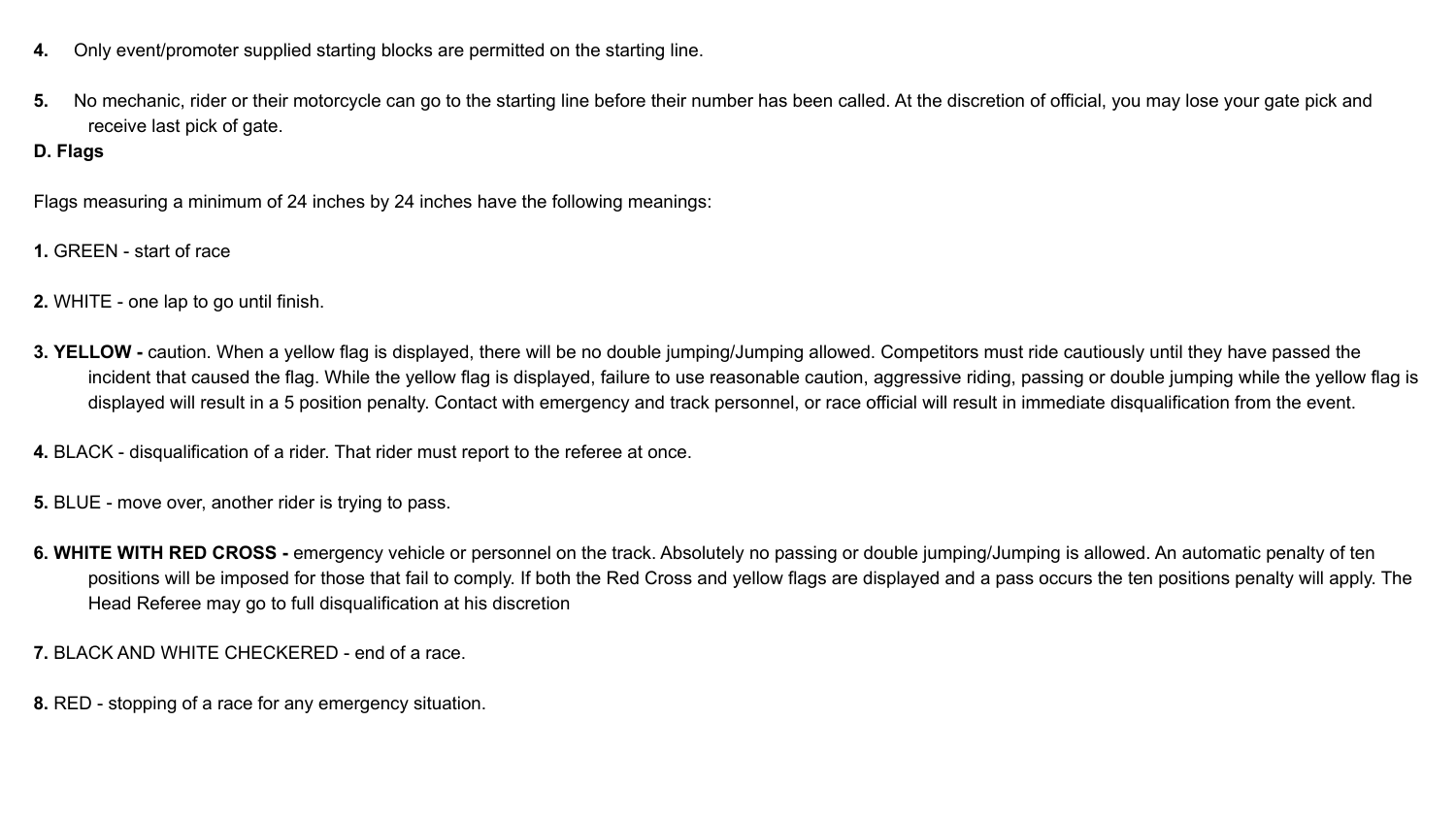#### **E. Scoring**

- **1.** An MRC approved scoring system must be used. Each rider is entitled to examine his score or scorecard with the office compiler or Clerk of the Course.
- **2.** Official results are declared final if no rider requested a recheck within 30 minutes after they are posted.
- **3.** If any claims are filed within the 30 minute time frame, a new posting limit of 30 minute will be required if the claims are found to be valid.
- **4.** The final results posted at the end of the 30-minute protest period may not be altered except by the MRC or regional appeal process.
- 5. In the event of a tie in points at series end, the process to break the tie is by determining the rider that has the greater number of top placing moto scores in the series. If, for instance, there is an equal amount of first place finishes in the series between two riders, calculate the number of second place moto scores, and continue down until the tie is broken. The rider with the greater number shall be placed higher in the overall results of the series. If the tie remains unbroken after comparing moto scores throughout the series, the overall winner of the final race in the series will be ranked higher in the final series results.
- **6.** Transponders in certain regions transponders are mandatory for scoring. It is up to the rider to make sure their transponder is full charged, working and on the bike. If a rider forgets to put their transponder on the bike and wants to be scored there will be a \$25.00 administration fee. This fee can be waived by office staff if they feel warranted.

#### **F. Starts**

- **1.** Starting area must have a minimum width of 25 feet for Arenacross, 80 feet for Supercross, and 140 feet for Motocross at the starting gate. There must be a minimum width of 20 feet at the point where the starting area enters the track. Starting area must be 120 feet in length prior to entering the race track.
- **2.** Mechanical device is used to start a motocross event a rubber band, a mechanical backward-falling gate or, when facilities permit and with the referee's approval, electronically controlled starting lights.
- **3.** The starting gate handle must be enclosed with a gate house that has a minimum height of 48" to prevent the riders from viewing the drop of the gate.
- 4. All starting gates must have a rear restraint a distance of eight feet behind the gate in the down position: i.e. railroad ties that will prevent riders from rolling back from the gate.
- 5. In the event of a false start (gate malfunction), which will be indicated to the Starter by a prearranged signal, the Starter will display a red flag to stop the race as soon as practical. Someone jumping start is not considered a false start.
- 6. There will be no grooming in front of the starting gate by riders or mechanics. Grooming may be done behind the gate providing that no shovels, tools, brooms, other implements or agents are used. Watering of starting lanes by riders or crews is prohibited. Transporting dirt from outside the designated starting area is prohibited. A dead engine start will occur.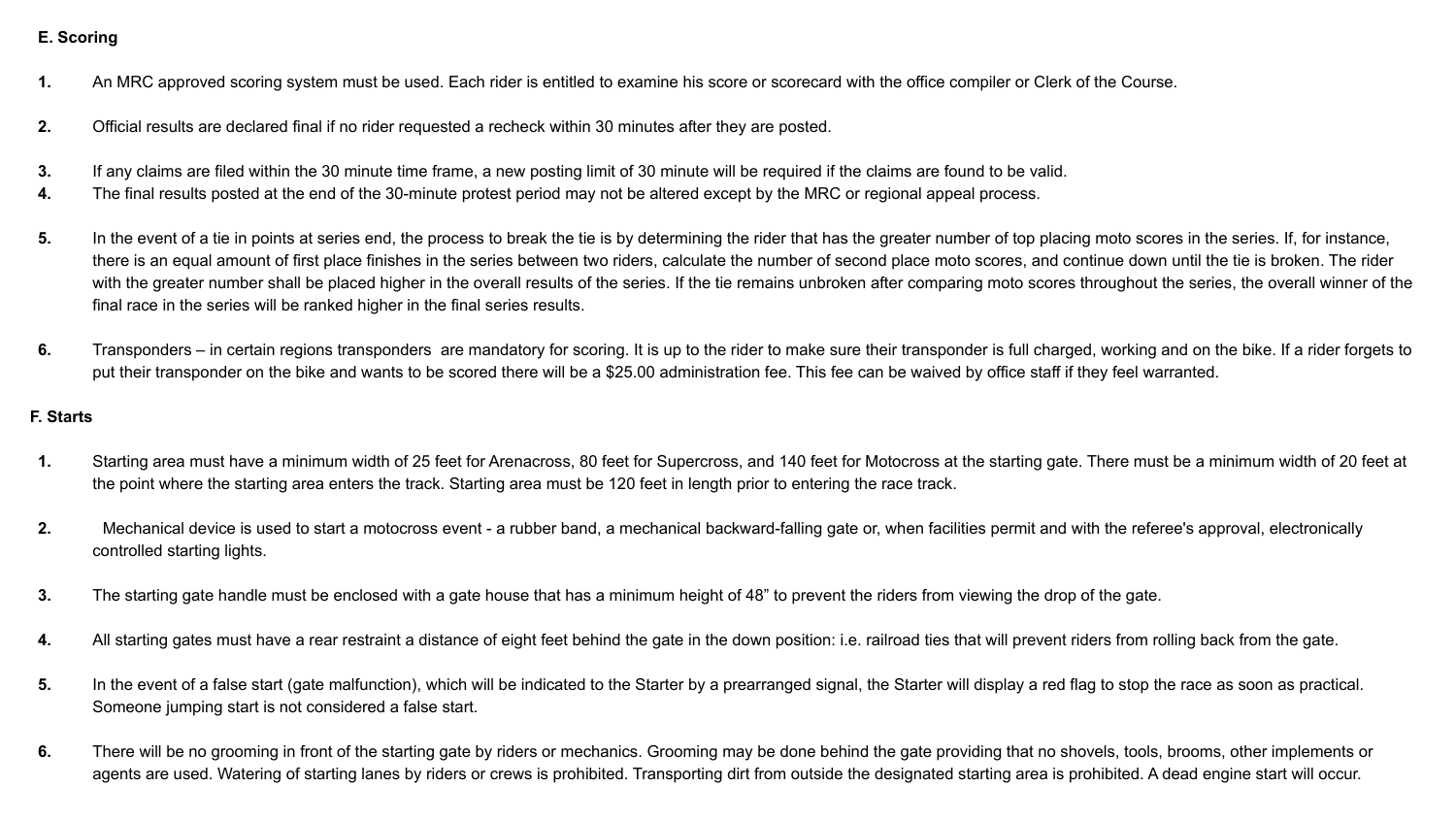- **7.** For concrete starting pads, only the event organizers are permitted to clean or clear the starting pad in front of and behind the starting gate. All outside tools of any description, rags, paper towels, towels or any drying/cleaning device, etc. are prohibited. Hands and gloves are the only devices permitted to clean the starting surface. Any infraction will result in a dead engine start with the rider's right foot placed on the ground.
- 8. When the last rider is in the gate and the track is cleared for the start, the Head Referee then holds up a 30-second sign. The 30-second sign will be held upright for 30 seconds, then turned for five seconds, then turned sideways for no more than five seconds. During the one to five second interval, the gate will fall.
- **9.** A rider will be considered to have started a Race once the machine has crossed the starting gate or line.

#### **G. Procedures for Red Flag Stops and Restarts**

- 1. In the case of a false start (gate malfunction) or a race that has been red flagged with less than 50% of the laps completed, a race will be restarted. If the red flag is displayed after 50% or more of the race has passed the race will be considered complete.
- 2. All riders are to return to their original starting position. Only riders that have been scored the lap prior to the red flag will be eligible to restart the race. Riders that are a lap down at the time of the red flag will be scored a lap down at the completion of the restarted race. The running time of the restarted race will be the total scheduled time less the time prior to the red flag. If the red flag is displayed within the first five minutes of the race, the race will be rerun in its entirety.
- **3.** Riders that push their bikes across the start line for the intention of participating in the second moto will not be eligible for any restart of the first moto.

#### OPTION A:

If prior to the gate dropping for the start of the race, a rider either A. jumps the gate, or B. rides through the gate due to a missing gate brake (which stops the gate from being pushed forward), or a broken gate brake, and this results in the rider having an unfair advantage for the start of the race when leaving the start gate, the race must be restarted. A red flag can be used to stop the race, but in this case the red flag does not disqualify the rider. If the rider repeats either offence on the restart, they are black flagged as soon as possible and held until all other all other riders have passed who are circulating on the same lap as the leader.

OPTION B: If a restart is unacceptable due to time issues for the Promoter

If prior to the gate dropping for the start of the race, a rider either A. jumps the gate, or B. rides through the gate due to a missing gate brake (which stops the gate from being pushed forward), or a broken gate brake, and this results in the rider having an unfair advantage for the start of the race when leaving the start gate, the rider will be black flagged as soon as possible and held until all other all other riders have passed who are circulating on the same lap as the leader.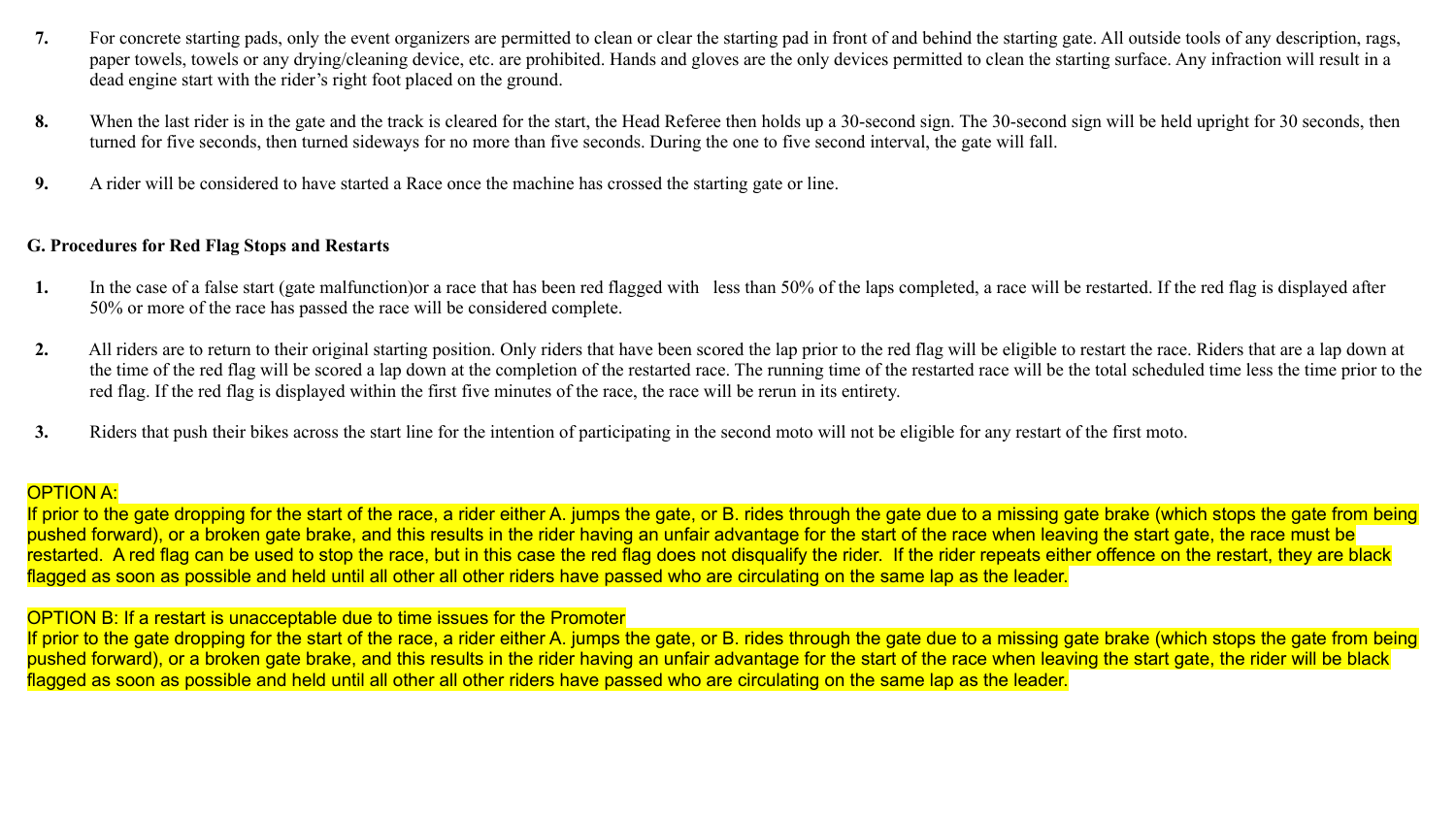- **4.** In the event a race is ended due to a red flag, the rider causing the red flag will receive last place points. If two riders or more caused the red flag, they will be scored last and second last. Their results will be determined by previous position**.**
- **5.** Riders who are not present at the starting gate for the original start of a race will be excluded from any subsequent restarts.
- **6.** Supercross and Arenacross only, when a race is stopped with three laps or less completed by the leader, it will be restarted.
- **7.** Should a Supercross or Arenacross race be stopped with more than three laps complete by the leader, riders will be restarted from a staggered standing start in the starting area. Riders' restarting positions will be determined by their race positions in the lap preceding the red-flagged lap. The remaining laps, or a minimum of two laps, will then be run. A race will be restarted no later than 20 minutes following a red flag.
- **8.** Any race stopped with less than half of the specified laps completed will require a complete restart.
- **9.** If, in the referee's opinion, it is necessary to stop an event after at least 50 percent of the total distance has been covered, the race may be considered completed. Riders will be scored according to their position on the lap preceding the one during which they were red flagged. Even if the leader is the first to get a red flag (if it happens on lap 4 then you go back to lap 3). If a race is stopped before 50 percent is completed, it is considered no race. At the referee's discretion, the event may be resumed.
- **10.** If a moto was stopped because of an injured rider and a restart takes place, the rider causing the restart is not permitted to restart the moto. If it occurs after 50 percent of race has occurred see Section 3, previous.

#### **H. Impound**

**1.** For Nationals, the overall top three finishers are to leave their race bike in the designated quarantine area for 15 minutes. If, following the first motos, a protest is lodged, the protested machine is allowed to compete in subsequent motos under protest. At the completion of the motos, the motorcycle will be quarantined for a minimum 30 minutes and inspected under MRC. After this time limit, the impound area officials will no longer be responsible for the machines left behind. Amateur nationals impound may be random and is at the discretion of the head official.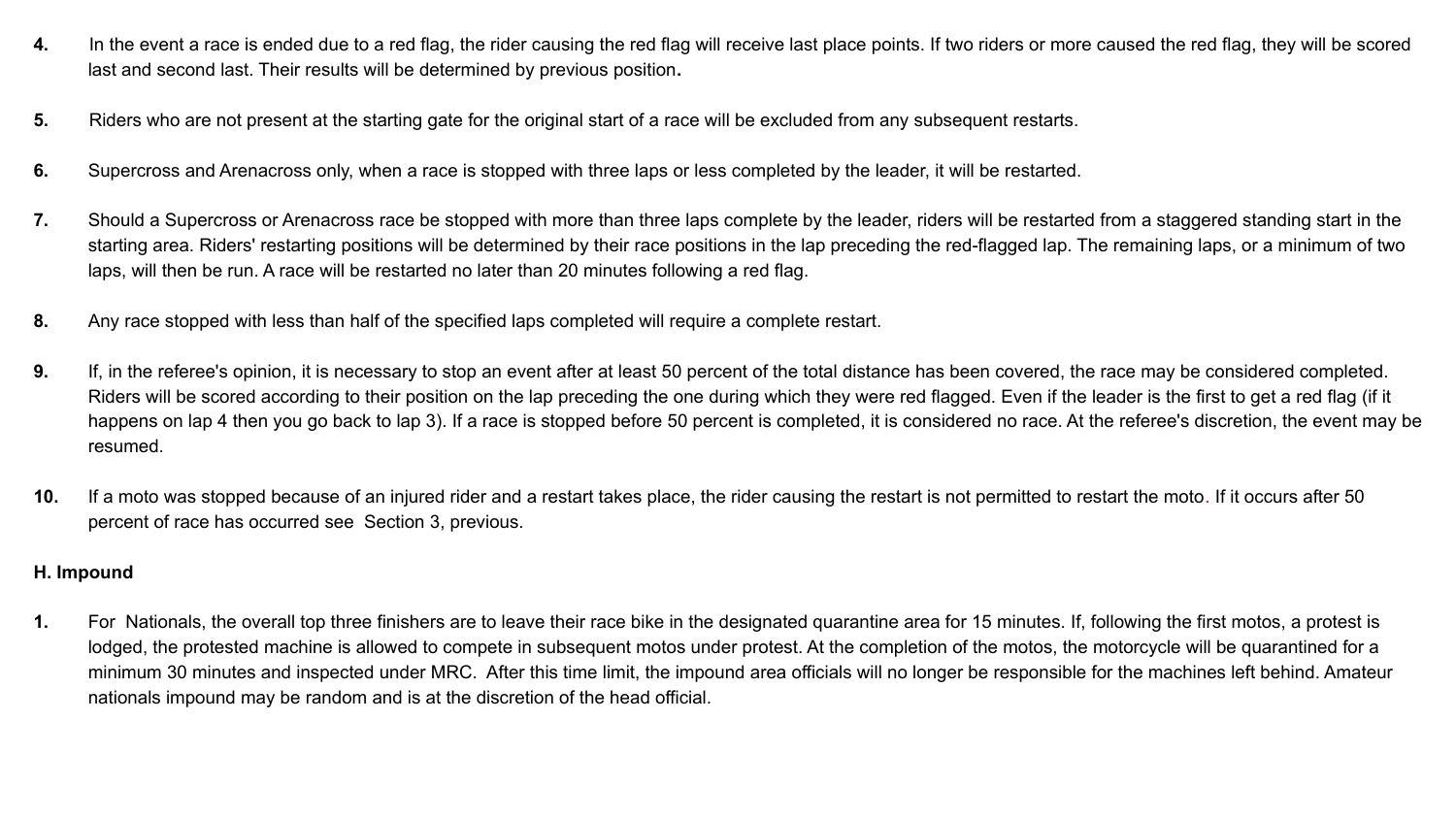## **CHAPTER 3 EQUIPMENT**

*Special Note: AMO does not inspect vehicles in AMO sanctioned competition. Participants are solely responsible for the condition of their vehicles and their competence to operate them.*

#### **A. General Equipment Standards**

Equipment used in sanctioned competition must meet the following standards, except as otherwise specifically provided for in this rulebook. When the rules permit or require equipment to be installed, replaced, altered or fabricated, it is the sole responsibility of the rider to select components, materials and/or fabricate the same so that the motorcycle components will perform in competition with safety.

**1.** Engines The engine must be from the approved OEM, and the manufacturer's approved crankcase, cylinder and cylinder head from the approved OEM must be used. A manufacturer's cylinder that, in stock form, possesses a chrome/nikasil plated bore must maintain the manufacturer's standard specifications. Classification will be according to the manufacturer's piston displacement specification for that engine. A rider cannot bore or stroke a make a bike eligible for a class above the manufactures displacement ex: 250F to ride in 450 class. You may bore or stroke a machine to bring up to maximum displacement in the approved manufacturers class ex: 85 cc to a 112cc for Supermini use. The capacity of each engine cylinder is calculated by the geometric formula, which gives the volume of a cylinder; the diameter is represented by the bore, and the height by the space swept by the piston from its highest to lowest point:

Capacity =  $D 2 x 3.1416 x C 4$ 

Where  $D =$  hore And  $C =$  stroke

When a cylinder bore is not circular the cross sectional area must be determined by a suitable geometrical method or calculation, then multiplied by the stroke to determine capacity.

When measuring, a tolerance of 1/10 mm is permitted in the bore. If with this tolerance the capacity limit is exceeded for the class in question, a further measurement should be taken with the engine cold, to  $1/100$  mm limits.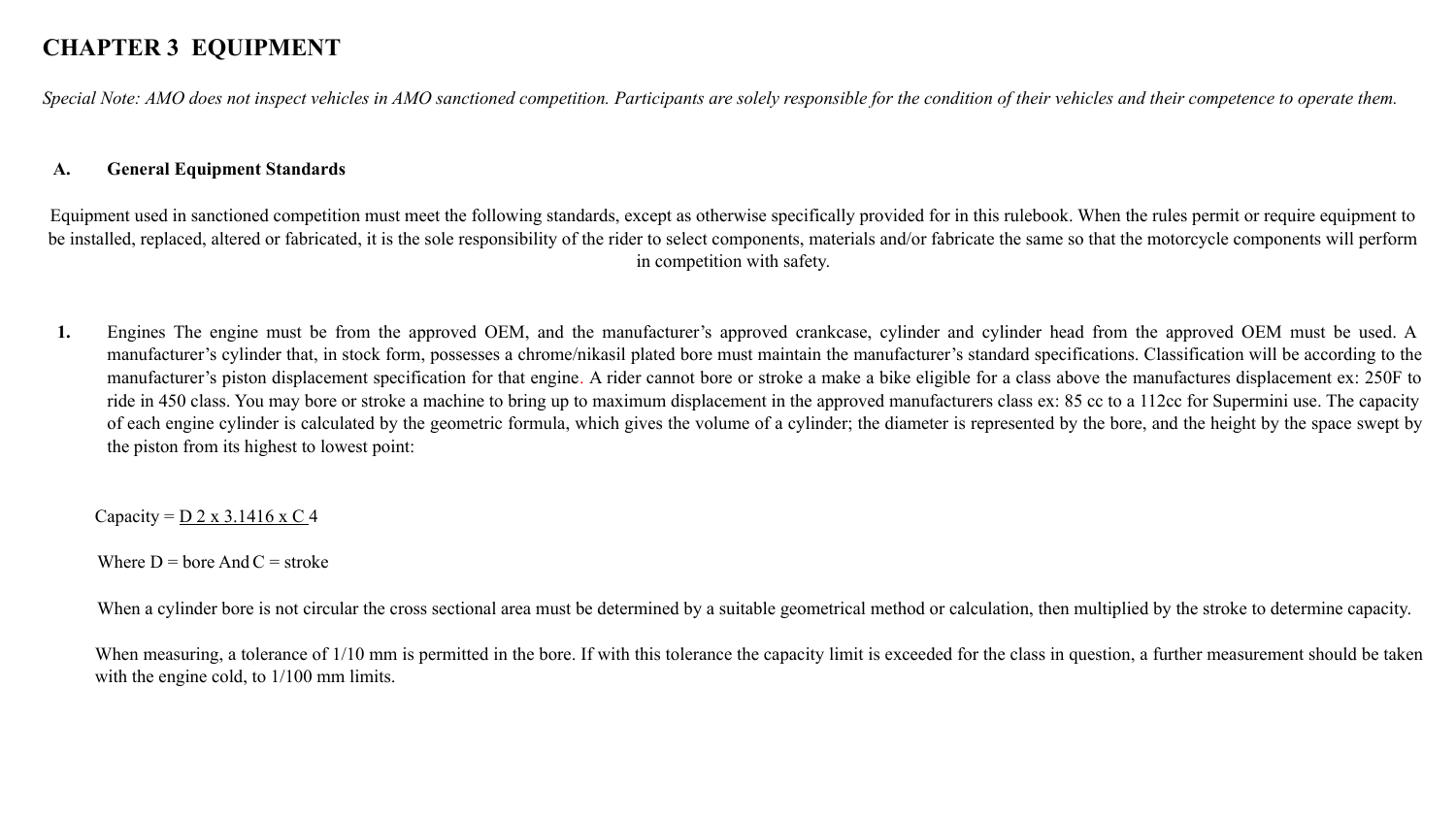**2**. Gasoline – Engine fuel must consist of gasoline defined as petroleum based and must be commercially available as produced by the manufacturer.

- a. Specific gravity must fall within the range: .715 .765 at 60º F.
- b. The maximum oxygen content is 6.20% m/m.
- c. Epoxides (i.e. propylene oxide) will not be considered ethers. Nitrogen bearing compounds are not allowed.
- d. Lubrication additives are permitted provided the resulting mixture will meet all other requirements.
- e. Samples for lab analysis may be taken anytime during a meet from a competitor's fuel tank at the discretion of the Chief Technical Inspector, Head Referee or upon receipt of a written protest accompanied by a fee of \$300.00. Official results from a AMO appointed laboratory will be the final determining factor of whether illegal performance additives are present in a particular fuel sample.

**3.** Transmission The gearbox is limited to the number of speeds of the approved motorcycle. However, machines originally equipped with fewer than six speeds may be increased to a maximum of six speeds. All approved motorcycles must be fitted with a transmission as catalogued and sold by the manufacturer of the motorcycle in question.

**4.** Brakes Brakes must be manufactured and installed in safe and workmanlike manner. Motorcycles in off road competition must be equipped with adequate, operating front and rear brakes.

**5.**

- A. Frame parts must be manufactured in a safe and workmanlike manner, and any frame modifications also must be done in a workmanlike manner. Titanium frames are not allowed. Strengthening gussets or tubes may be added, but none may be removed.
- B. Side stands must be removed for competition.
- C. Once qualified for an event, the machine's frame may not be replaced though engines may be
- D. All footrests must fold backward at a 45 degree angle. Footrests may be raised or lowered, but cannot be lower than the bottom frame tube.
- E. Engine mount location, steering head, swing arm pivot point and rear suspension linkage point must be the same as the originally approved model.

**6.** Handlebars and Controls Handlebars must be made of steel or another material approved by the AMO. Repaired, cracked or broken handlebars are prohibited. Handlebar mounts may be altered. Control levers must have ball ends at least on behalf inch in diameter.

**7.** Forks Forks must be adequate in strength and size for the motorcycle and its use. A steering damper may be fitted in all types of competition.

**8.** Gas Tanks The gas tank must be manufactured and mounted in a safe and workmanlike manner. Leaking gas tanks or fittings as well as temporary makeshift repairs are prohibited. The same size gas tank must be used during the entire event, including qualification.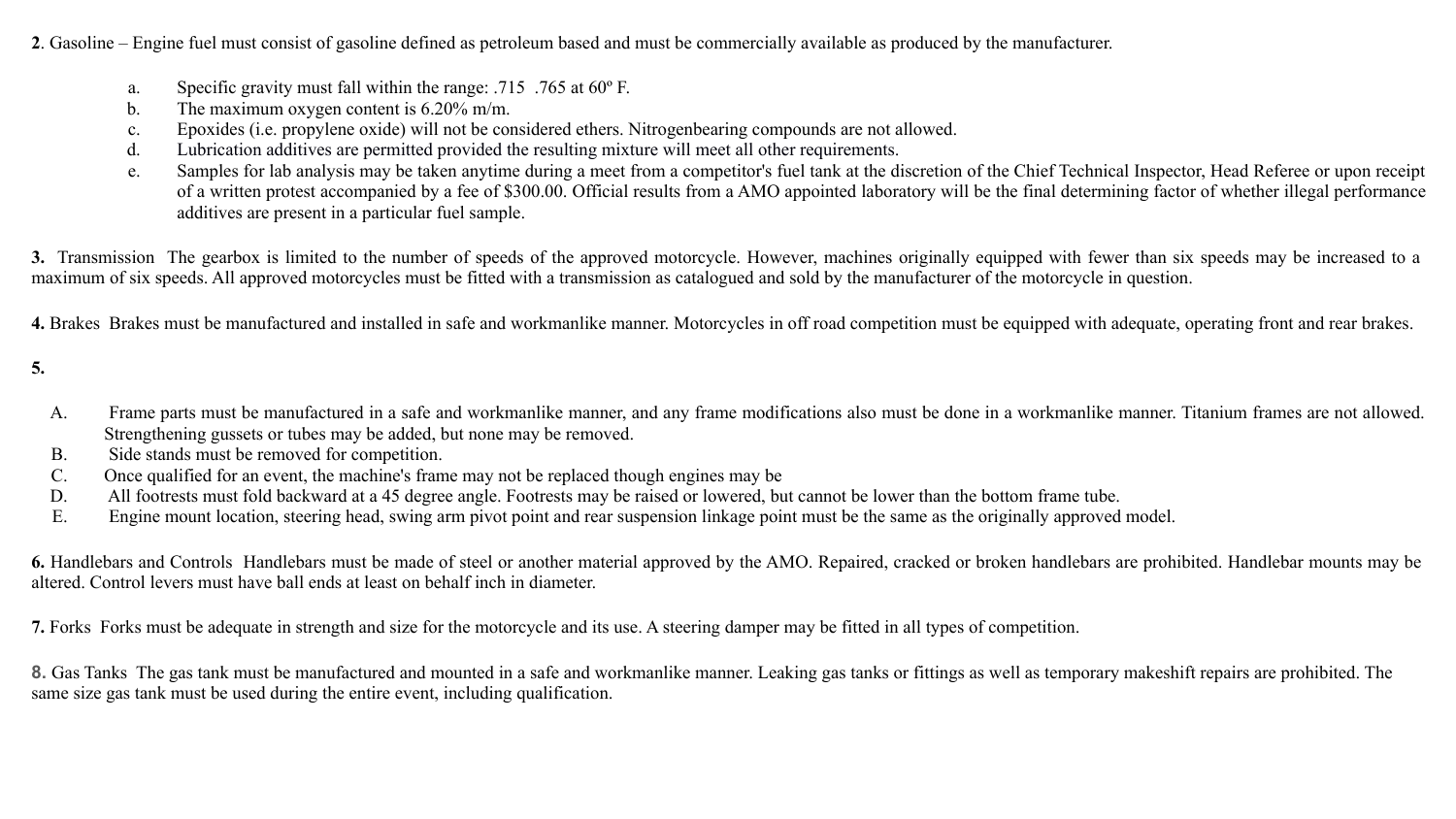**9.** Fenders Rear fenders must extend at least to a vertical line drawn through the rear axle.

**10.** Three number plates are required, and must be mounted securely and in a workmanlike manner. All number plates must be clearly visible. If missing numbers you will be automatically disqualified **only** if missing **before the start of the race**.

**11.** Paddle tires are prohibited from all MRC sanctioned events. A paddle tire is defined as one that has a knob with one continuous rib from one side of the tire to the other.

**12.** The following applies to the 50cc Pee Wee classes only: i) Single speed automatic only ii) Maximum wheel size 12" iii) Maximum wheel base 41" iv) Maximum overall length 55" (Overall length is the horizontal distance between two vertical lines at the extreme points of the motorcycle.)

13. The following applies to the 60cc/65cc Pee Wee motorcycles and classes only: i) Minimum wheel size 10" ii) Maximum wheel size 14" iii) The maximum wheelbase for 60cc/65cc machines cannot exceed the manufacturer's specifications by more than 1 ½".

**14.** The following applies to 80cc/85cc motorcycles and classes only: i) Maximum displacement 85cc (Stroking, sleeving and boring to obtain maximum displacement limits will not be allowed.) ii) No professional riders are permitted in the 85cc class. Intermediate ranked riders may ride the 85cc class providing they are 16 years of age or under. iii) Maximum rear wheel size, 14 inches. Big Wheel 80s may compete in the Super Mini class only.

**15.** The following applies to the Super Mini class only: i) Maximum 2 stroke displacement – 112cc Maximum Fourstoke 150cc (Stroking, sleeving and boring to obtain maximum displacement limits will be allowed.) i) Intermediate ranked riders may ride the Super Mini class providing they are 16 years of age or under. ii) The minimum wheelbase is 50 inches. iii) Maximum rear wheel size, 16 inches. Maximum front wheel size, 19 inches. iv) Super Mini competitors under the age of 12 years (as of their date of birth) may only compete on machines with a maximum 2 stroke displacement of 105cc two stroke. V) Aftermarket cylinder heads are allowed.

**16.** Exhaust Systems – All motorcycles must meet sound limits of 99 dB/A measured on the "A" scale at 0.5 meters (20 inches). Test procedure will be prescribed by MRC. The exhaust system must be attached securely **together at all points** and to the frame. **If exhaust is cracked 100% all of the way around it is not classified as being together.** If the exhaust system dislodges from the motorcycle, the rider will be immediately black flagged and disqualified from the moto. The discharge end of an exhaust system may not extend past the rear edge of the rear tire, nor point so that it creates dust or interferes with the vision of another rider. If official cannot determine while on **track, he or she must wait until the end of the moto and black flag rider with checkered flag and inspection at that point will take place.**

**17.** All motorcycles are to be equipped with an operable kill switch.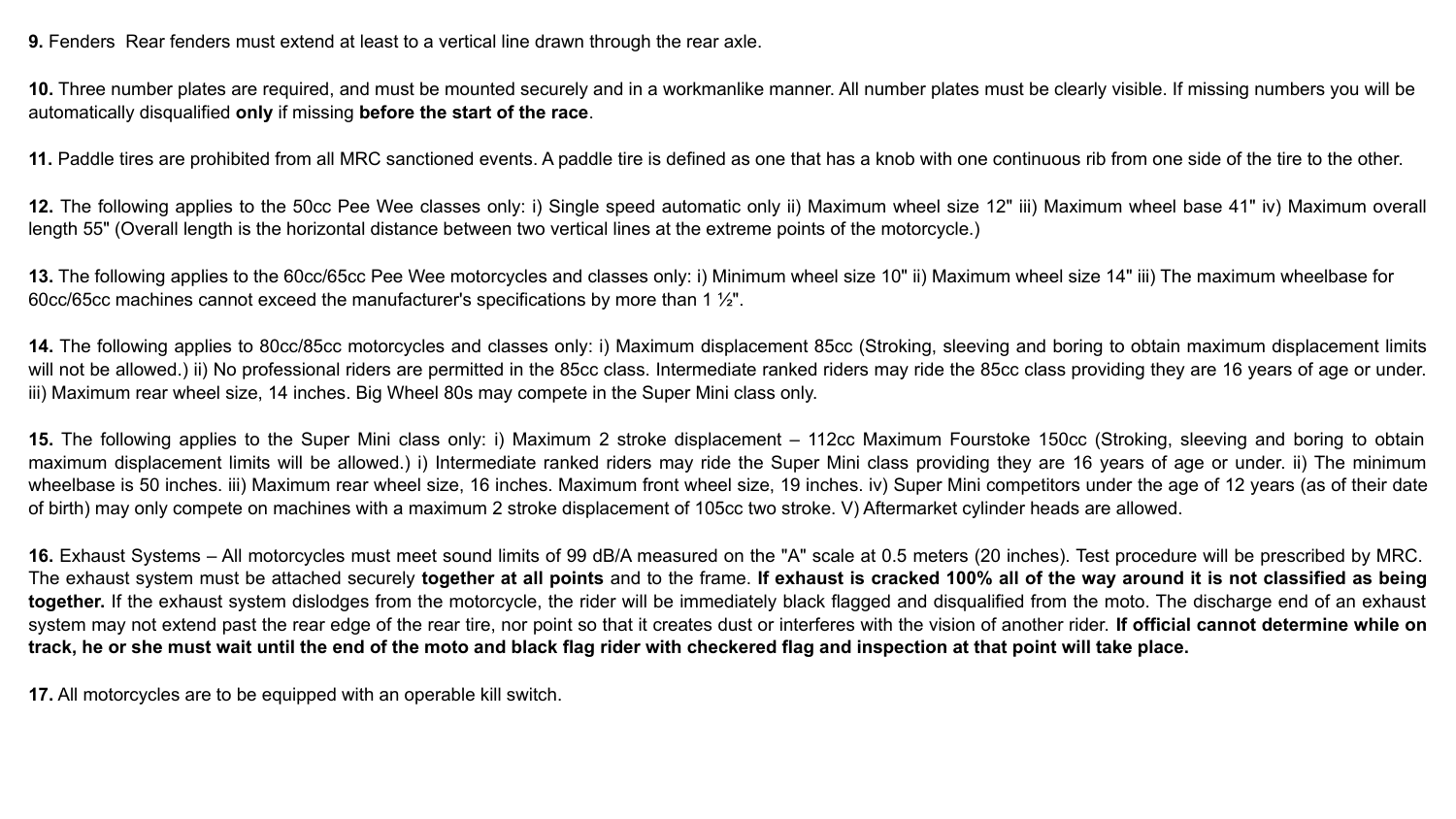## **B. Motorcycle Equipment Inspection**

- **1.** The referee has the power to disqualify any motorcycle that does not conform to the rules, and he may inspect any part of a motorcycle entered in an MRC sanctioned event. A machine that passes a prerace inspection is subject to further inspection or protest at any time during the race program.
- **2.** A rider who refuses to allow his engine to be measured or to prepare his motor for measurement is automatically disqualified from the event.
- **3.** Participants are solely responsible for the condition of their motorcycles and personal riding equipment. The MRC racing Corp. does not inspect or verify the condition of vehicles, clothing or other riding gear and accessories used in an MRC sanctioned amateur competition.
- **4.** Any pre race inspections that are performed do not certify that the motorcycle is qualified or constituted as legal for class participation.

## **C. Competition Apparel**

*It is the sole responsibility of the rider to select a helmet and apparel which will provide appropriate protection. The MRC does not endorse or certify any manufacturers or products. The rider must rely on his own judgment in the selection of any helmet and apparel for durability and safety.*

- **1.** A helmet must be worn during all competition. Helmets must be certified by the manufacturer to meet or exceed the Department of Transportation (DOT) FMVSS 218. The rider's number may be placed on both sides of his helmet (using a contrasting colour) to help scoring. Chin Strap must be done up properly which will result in a stop and go penalty **(which is the length of time required to secure it)** and possible disqualification. Taking helmet off at any point while on the race course will result in automatic disqualification for that moto. **A official may stop any questionable chin strap that may be undone at any point and time.**
- **2.** Shatterproof goggles must be worn at the beginning of event, including practice.
- **3.** Protective pants made of nylon, leather or other durable material must be worn in all competition.
- **4.** Long sleeve jerseys are to be worn at all times. Short sleeve or sleeveless shirts are prohibited. Chest protectors are strongly encouraged. Shirt must be below elbow to be considered a long sleeve jersey. None compliance will result in disqualification from that moto.
- **5.** When chest protectors and or jerseys are used for rider identification, there must be the rider's number displayed a minimum of eight inches high by one inch wide on the back of jerseys or 5 inches high by one inch wide on the back of chest protectors. The jersey/chest protector and number must be of contrasting colours. MRC is not assigning numbers. If a conflict arises at an MRC event one of the riders will be required to run a letter or an X to separate from other same numbered rider.
- **6.** All Professionally ranked riders must have their last name on the back of their riding uniform at the shoulder line with letters no less than 1 ½ inches high. No abbreviations of last names or nick names will be accepted. If a chest/back protector is worn over the rider's jersey, the rider's name and assigned number must be visible either on the jersey or on the chest/back protector.
- **7.** Rider's number on the back of their jersey/chest protector must coincide with their numbers displayed on their number plates. The number must be a contrasting colour to that of the jersey/chest protector.
- **8.** At Amateur Nationals rider with highest ranking will keep his race number if there happens to be duplicates in a particular class.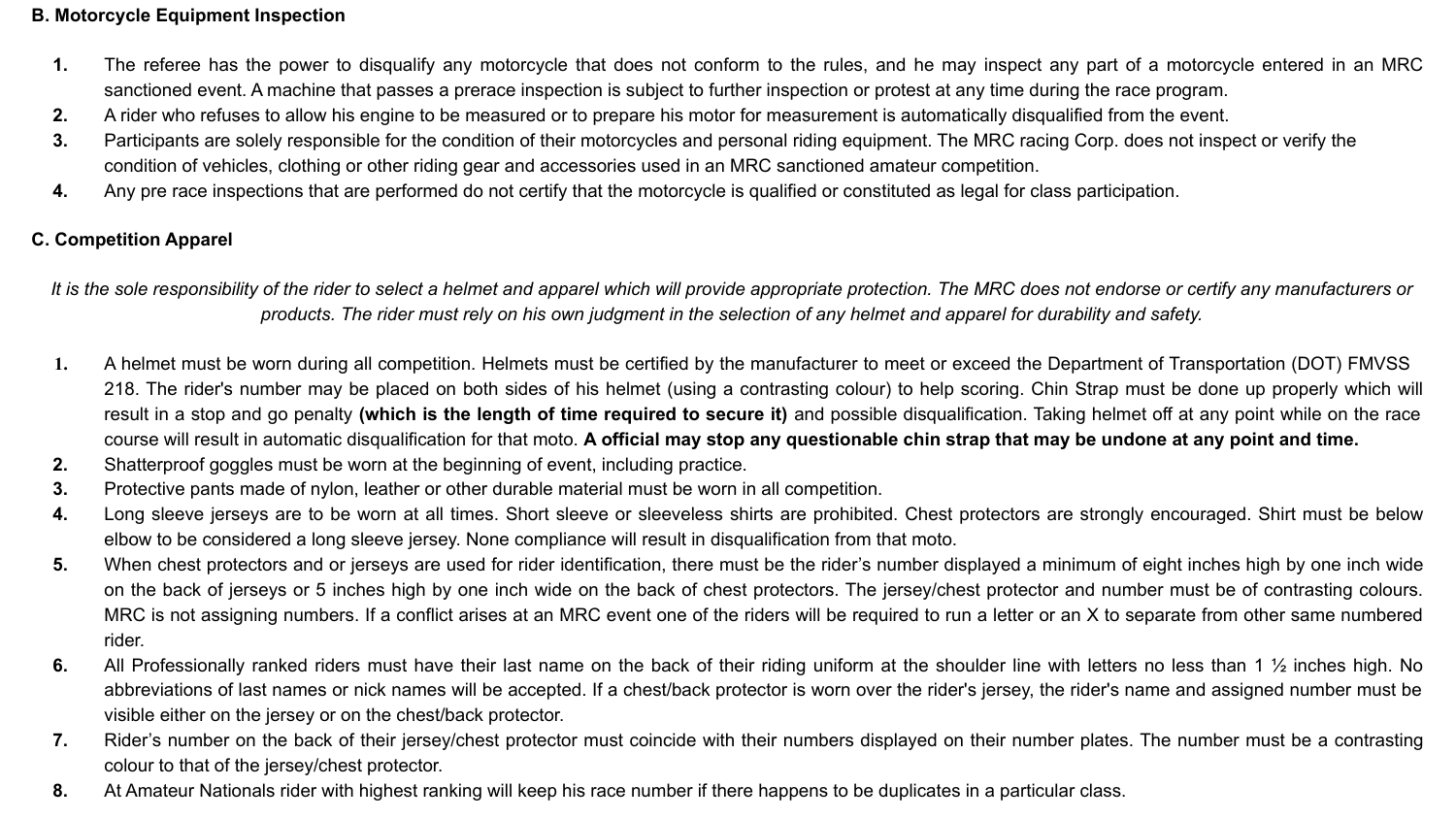**9.** Boots must be worn in all meets. They must be at least eight inches high with either laces, buckles or zippers, or specially designed and constructed for leg, foot and ankle protection.

**10.** For all National and Amateur National events, all riders and mechanics must present a clean and neat appearance.

- a. Mechanics must be in a uniform designating a rider or team.
- b. Cut offs, sleeveless shirts and open toe shoes are prohibited in the mechanics area.

**11. Bibs are required at certain events and are mandatory. If a rider does not wear their assigned bib during a moto, but still has their race number on the back of their jersey, they will be docked 5 positions. If a rider does not have their bib, nor their numbers on their jersey, they will receive automatic disqualification.**

## **CHAPTER 4 OFFICIALS DUTIES AND RESPONSIBILITIES**

*AMO does not train or certify officials who preside over AMO sanctioned competition events. Participants are solely responsible for their own safety.*

## **A.General Duties**

- **1.** The Referee is the principal officer of a meet, acting as general supervisor. He does not, however, carry out the duties of any other official. The Referee must be introduced at the riders' meeting and be available throughout the protest period. It is the Regional Representative's responsibility to appoint a Referee who is well qualified. The Referee may not compete in the event.
- **2.** The Referee's duties are:
	- a. To determine if any changes in the course are necessary.
	- b. To determine if all other appropriate officials are present and to ensure they are performing their duties properly.
	- c. To direct the starter to black flag a rider for any safety reasons, including excessive oil leaking from the motorcycle.
	- d. To provide for technical inspection of equipment used by the riders, and to bar any equipment that does not conform to standards.
	- e. To receive and decide all protests subject to appeal.
	- f. To decide on rider disqualifications, and disqualify any rider who violates any rules of the event.
	- g. To explain to riders all starting rules, including the meaning of flags.
	- h. To assign Flagmen, as necessary, at various points on the course, and to instruct them of their duties.
	- i. To determine whether Scorers, Officials, Flaggers, etc. are in place and ready before starting the meet.
	- j. To position riders on the starting line and start races.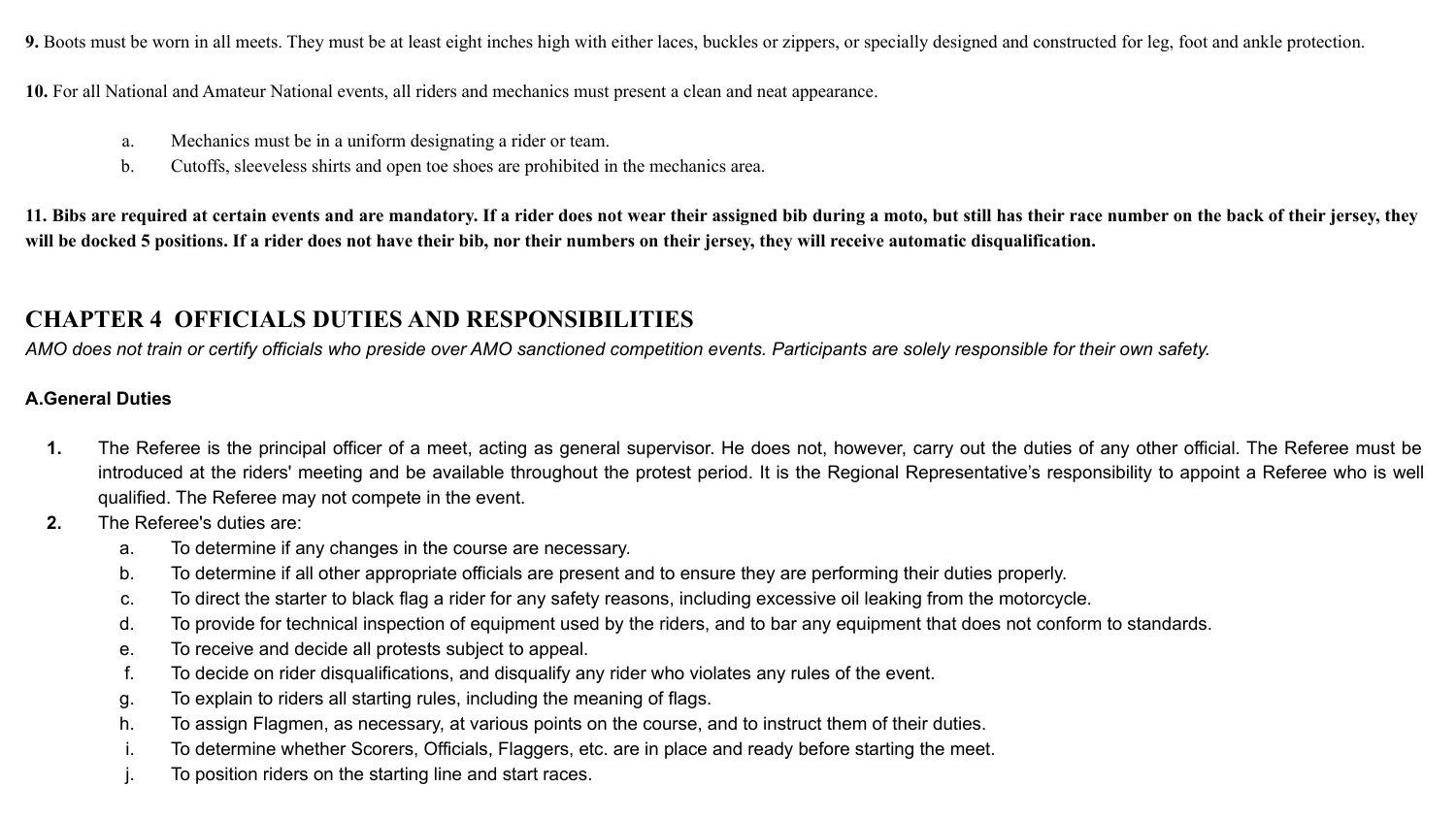K. In all starts the Referee and/or Official shall have the power to decide what is a fair start. The Official and/or Referee may declare a restart when:

- 1. Two or more riders are down in the first lap.
- 2. Conditions occur that endanger the lives of spectators or contestants and the event is not more than 50 percent completed.
- 3. When the referee believes that a rider is not in condition to race the referee may refuse such rider to enter an event until such times as the rider gets a clearance from a doctor stating that the rider is fit to race.

**3.** The Official's duties are:

- a. To give halfway flags, lastlap flags and finish flag.
- b. To flag off the course any disqualified riders, and display any other signal flags as directed by the Referee.
- c. To perform other duties assigned by the Referee.

**4.** The Clerk of the Course's duties are:

- a. To exhibit a list of all events.
- b. To receive all entries and check the riders' MRC cards.
- c. To check rider classification and place riders in the proper events.
- d. To keep a record of the placing of all riders in each event, and turn all records over to the Referee at the end of the event.
- e. To perform other duties assigned by the Referee.

# **CHAPTER 5 GENERAL OFFENCES AND PENALTIES**

This section outlines actions that are deemed to be detrimental to the sport of motorcycle racing and which may result in a range of disciplinary actions. Unless otherwise specifically provided for in these rules, the Referee may disqualify any rider, mechanic or crew member from the balance of a race for violation of these rules, insubordination or other actions deemed in the sole discretion of the Referee to be detrimental to the race and the sport. Such disqualification includes the loss of any rights with regard to the event in question. In addition, the Referee is empowered to levy fines of up to \$1,000 and to recommend to the MRC that a party of parties be suspended from participation in MRC sanctioned activities. Unless otherwise specifically provided for in these rules, the MRC is empowered to suspend any rider, mechanic or crew member for a period of one event up to indefinite suspension for violation of these rules, insubordination, or other actions deemed, in the sole discretion of MRC, to be detrimental to the sport of motorcycle racing.

Any supplemental rules, regulations, instructions or procedures established by the MRC for the purpose of implementing, interpreting or enforcing these rules will be deemed to be part of the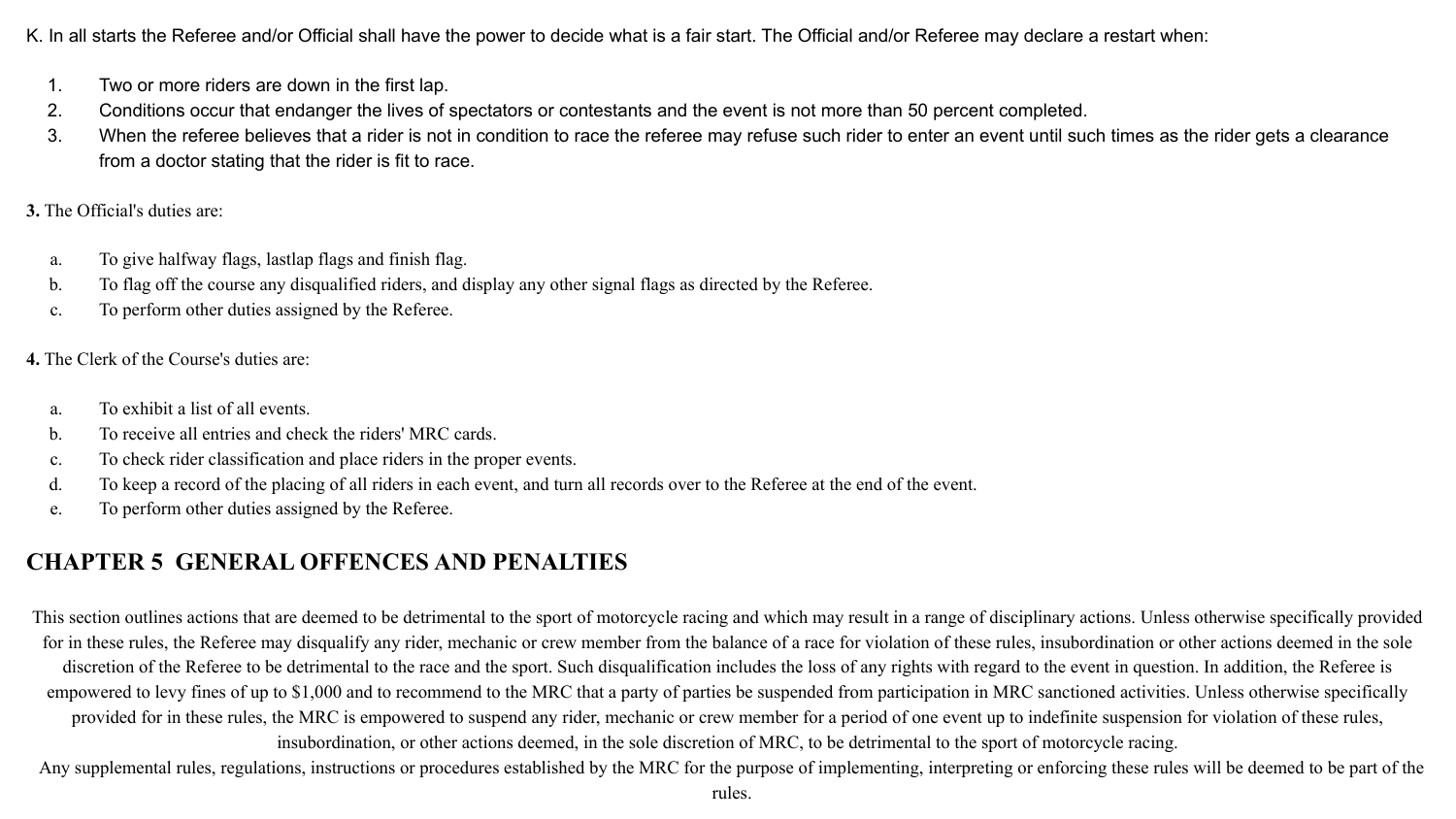## A. **Offences**

*The following offences will be subject to disciplinary action by the Referee and/or MRC. This list is provided as guidance to licensed competitors but does not restrict MRC from invoking penalties for other actions detrimental to the sport which are not specifically contemplated herein.*

- **1.** Falsifying one's age or ability to meet any of the various eligibility requirements as set forth by MRC, or in general, competing or attempting to compete in MRC sanctioned activities under false pretense will result in disqualification from the event and the series.
- **2.** Giving, or accepting, directly or indirectly, any bribe in any form to any person in an attempt to circumvent MRC rules or procedures or to otherwise gain an unfair advantage.
- **3.** Refusing to provide a factual statement regarding an item under appeal when requested by MRC or a party to the appeal; or interfering in any way with MRC's protest and appeal procedures in order to influence the outcome.
- **4.** Engaging in any unfair practice, misbehavior or action detrimental to the sport of motorcycling in general, whether or not related to a specific competition. This also pertains to mechanics and all pit crew members, which are the responsibility of the rider for the duration of the event (defined as the time of arrival to time of departure from the site).
- **5.** An attack (physical or verbal) or threat on a MRC official *or a participant / rider* and / or engaging in a fight. This includes any person who attacks or is involved in a confrontation anywhere on the premises prior to, during, or after a

MRC sanctioned race. There will be no maximum fine or suspension period for this offense. A verbal threat or physical attack on a MRC official by a mechanic/team manager will result in disqualification of their rider. An attack by an MRC official or staff member on a rider will result in immediate sanctions against the official or staff, including immediate suspension and *removal from the event, followed by a hearing and resulting sanctions determined by the MRC Board or, if a conflict of interest might be perceived, an impartial committee chosen by the MRC Board and approved by the rider who was attacked.*

- **6.** Refusal to submit a machine for inspection. Any rider refusing to immediately surrender his or her machine to the Referee or his designee upon demand, or refusing to allow examination or measurement of a machine's components will be in violation of these rules and will be disqualified from the event.
- **7.** Failure to re enter the track at a point as close as practical to the point at which the rider left the track; and in so doing gaining an unfair advantage. This offence will always remove the unfair advantage gained plus a 5 position penalty. If no advantage was gained and no malicious intent is believed by the officials, the competition committee, or the MRC Board, then no penalty would be applied.
- **8.** Receiving any form of prohibited outside assistance, except as provided for in these rules.
- **9.** Failing to immediately respond to a black flag or other signals from MRC officials will result in immediate disqualification from the moto.
- **10.** Failure to attend rider's meeting. At Pro or Amateur National the first offence will result in a \$100 fine, second offence \$200, and the third offence \$500 or exclusion from the event. All monies to remain with the MRC National Office. **At regional events it is a \$50 fine for first offence, \$100 for second offence, and disqualification for the day third offence.**
- **11.** Riding at any time against the normal direction of travel will result in a five position penalty at the discretion of the head official.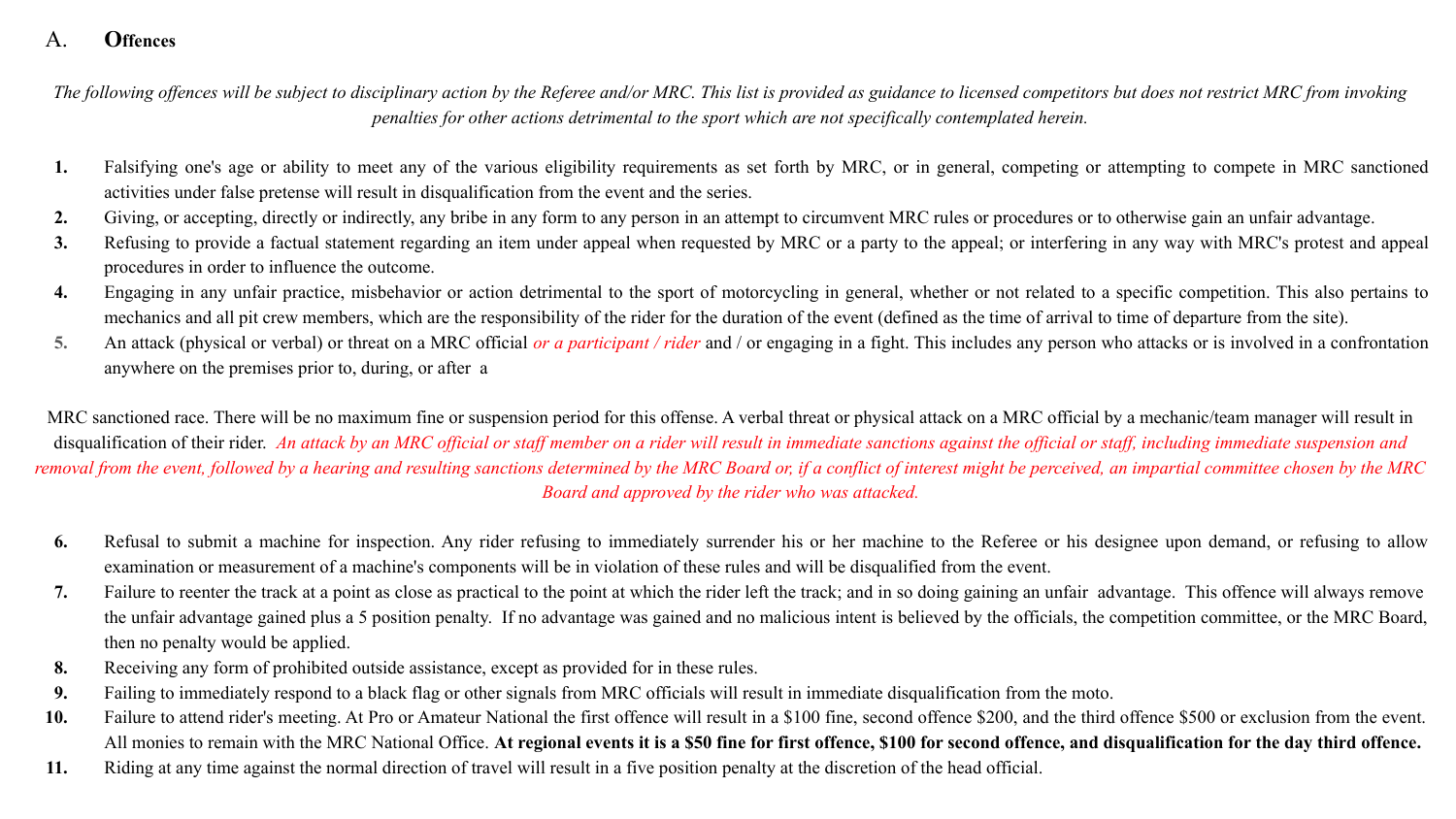**12**. Riding at any time in such a manner as to endanger the life or limb of other riders, officials of the public. This definition would include any action that directly resulted in the injury of another rider. If another rider is injured due to dangerous riding as determined by the referee, the competition committee, or the MRC Board, the offending rider may be suspended for one or more events, and suspension may be equal to the time the injured rider is unable to compete. The suspension may be determined to be indefinite if the actions of the offending rider are determined to be egregious and the injured rider will never be able to compete again.

**13.** Causing a race to be stopped. A rider who is judged to be the cause of a red flag may not restart the event in question, except if the red flag is the result of restart due to jumping or riding through a start gate during the start of the race – for this situation a rider may restart the event.

**14.** Any other act or actions deemed by an event Referee or MRC to be detrimental to the sport of motorcycle racing and the MRC.

**15.** An equipment violation that could potentially or effectively enhance the performance of a motorcycle used in competition.

### **B. Penalties**

- 1. Unless otherwise stated in this rulebook, at the discretion of the Referee, the following level of disciplinary action may be administered at the event.
	- a. Delayed start/stop and go penalty
	- b. 5 position penalty.
	- c. One lap penalty.
	- d. Moto disqualification total loss of points and prize money for the Moto in which they were disqualified.
	- e. Class Disqualification total loss of points and prize money for the Class in which they were disqualified.
	- f. Event disqualification total loss of points and prize money for the Event in which they were disqualified.

The referee my also recommend initiation of a REVIEW of the incident(s) by the MRC Board, which may increase the penalty. A rider may also request a review of an incident they were involved in.

NOTE: Repeat of same offence by a rider, disciplinary action may be advanced one level at the discretion of the event Referee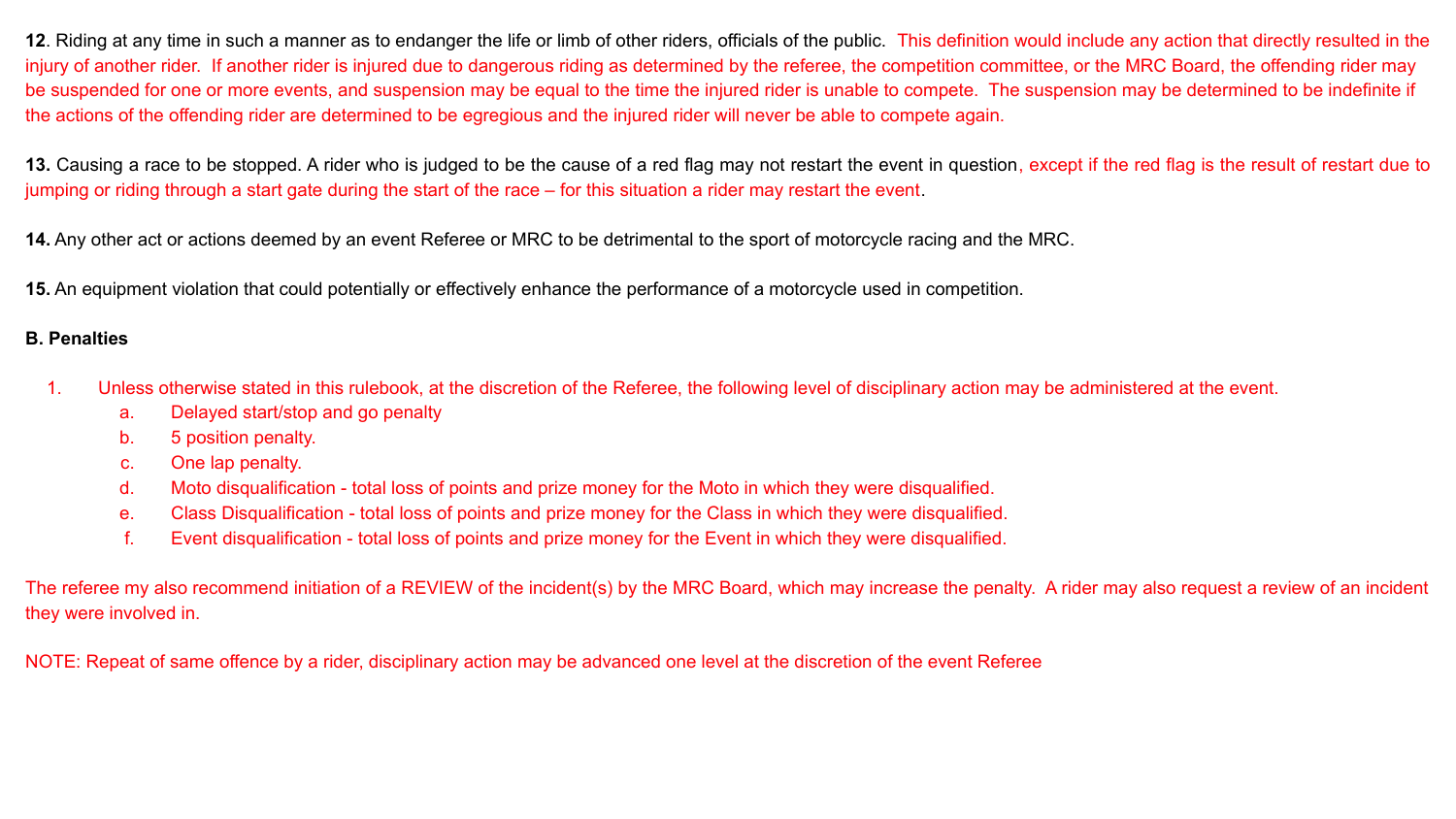**2.** The MRC Board or the MRC Competition committee can implement a REVIEW any incident they decide contravenes the rules within 1 week of the event, or will implement a REVIEW if requested by the the Referee or rider involved in an incident. Their investigation may take up to 1 week, but will be conducted as efficiently as possible. They may use video tape and interviews with pertinent staff, officials and riders. This type of review does not require an initial call by the referee or a complaint by a rider for REVIEW and INVESTIGATION to be implemented. If a recommendation is made by the MRC Competition Committee, the MRC Board must ratify the decision. If the MRC Board makes a recommendation, then the MRC Competition Committee must ratify the decision. The possible recommendations that can be made include:

- a. Moto disqualification total loss of points and prize money for the Moto in which they were disqualified.
- b. Class Disqualification total loss of points and prize money for the Class in which they were disqualified.
- c. Event disqualification total loss of points and prize money for the Event in which they were disqualified.
- d. Series disqualification total loss of points and prize money for the Series in which they were disqualified.
- e. Season disqualification total loss of points and prize money for the Series in which they were disqualified.

In addition to Event or Series disqualification, the MRC Board or Competition Committee may institute either or both of:

- A. A.A fine up to \$10,000.
- B. B.Indefinite Suspension of the Rider

**3.** Rules cannot be changed except during a 6 week period following the end of the race season. Proposals may be made by any Stakeholders to the MRC board over that published 6 week period. The MRC Board will review the rules, consult stakeholders, and then release a decision. Stakeholders include Manufacturers, Riders, Team Managers, Track Owners / Operators, and Promoters. If an emergency rule amendment is required, it must be approved by the MRC Board, the Competition Committee, and the Team Managers if the rule change is at the Pro Level.

#### **CHAPTER 6 PROTEST AND APPEALS**

#### **A. Protests**

- **1.** Any entrant may protest a decision of the Referee regarding matters connected with the running of the event, provided they are directly involved.
- **2.** No protest at racing events will be accepted against a statement of fact that has been personally observed by the Referee or the Official (i.e. false starts/course cutting/dangerous riding/inappropriate entry to or use of the course etc). **Unless granted by head official.**
- **3.** Protests must be in writing, submitted, signed and delivered by the rider lodging the protest, and handed to the Referee, with fee, if applicable as follows: a) Scoring questions within 30 minutes of the posting of the race in question (no fee necessary)
- a. Rule infractions within 30 minutes of the completion of the race in question \$100 fee.
- b. Machine legality (external) at the end of first moto \$100 fee.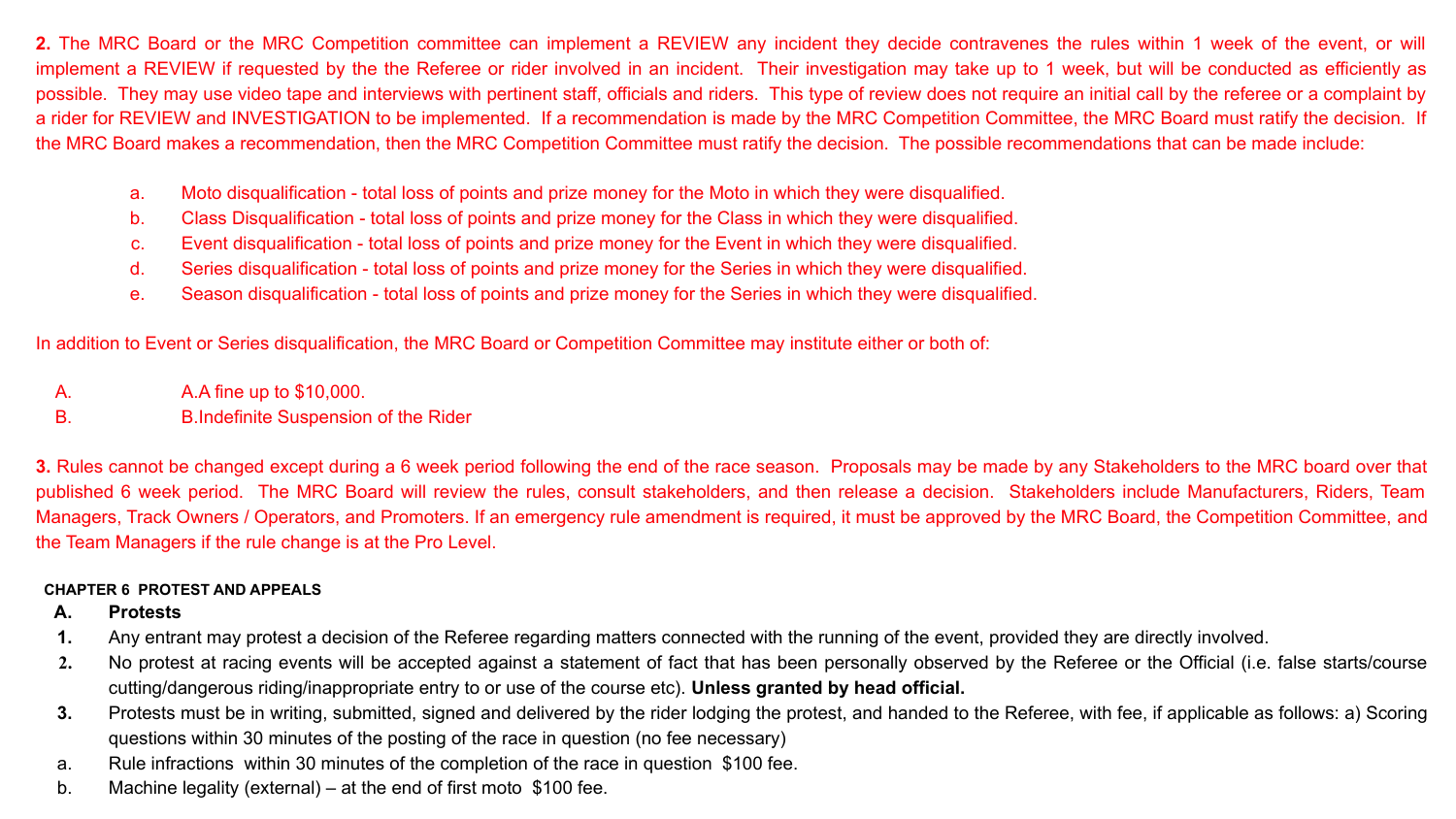**4.** When a protest is not upheld with regard to machine legality, all fees minus a 25% service fee will be given to the owner of the machine. If the protest or appeal is upheld the protester/appealer will receive all fees back.

**5.** Protest decisions may be appealed to the Region in writing, within 10 day**s** of the event, and accompanied by a \$100 fee.

**6.** All protest, appeal and/or penalty funds for amateur/regional events are to remain with the MRC Regional representative

## **B. Appeals**

- **1.** Only the rider who filed a protest, the rider protested against, **parent if rider is under age of 18 (amateur events only), team manager (recognized manufacturer team)** or the referee may file an appeal on any of the following:
- **2.** Decision of the referee on protests
	- a. The appeal must be made in writing, accompanied by a \$100 fee and filed with the respective recognized region within 10 days after the decision. The appeal will be heard by three people appointed by the region (except for National and Provincial championship meets).
	- b. Appeals of referee decisions at National or Provincial championship meets must be sent, along with the appeal fee, to MRC within 72 hours of the decision.
	- c. A decision must be rendered within 30 days.
	- d. Amateur Nationals: all appeals must be rendered before 30 minutes of the last moto of a meet. They also must be dealt with before trophy presentation has started.

**3.** Appeals of district decisions (Appeals to MRC)

- e. The appeal must be in writing, accompanied by a \$100 fee and filed with MRC within 10 days after the decision.
- f. The appeal will be heard by three members of the MRC staff, three Competition Advisory Committee delegates or any combination of three staff and delegates.
- g. An appeal must be rendered within 30 days.

**4.** Any fine imposed by a referee, a Regional Representative or MRC is subject to appeal to the MRC Board. The appeal must be in writing and sent to the MRC, accompanied by a \$100 fee.

**5.** All fees will be returned to appealing parties if their appeals are upheld.

**6**. Regional appeals shall be dealt with by the Regional Competition Committee. This Committee is comprised of a minimum of two to the Region Executive, the Head Referee and Assistant Referee.